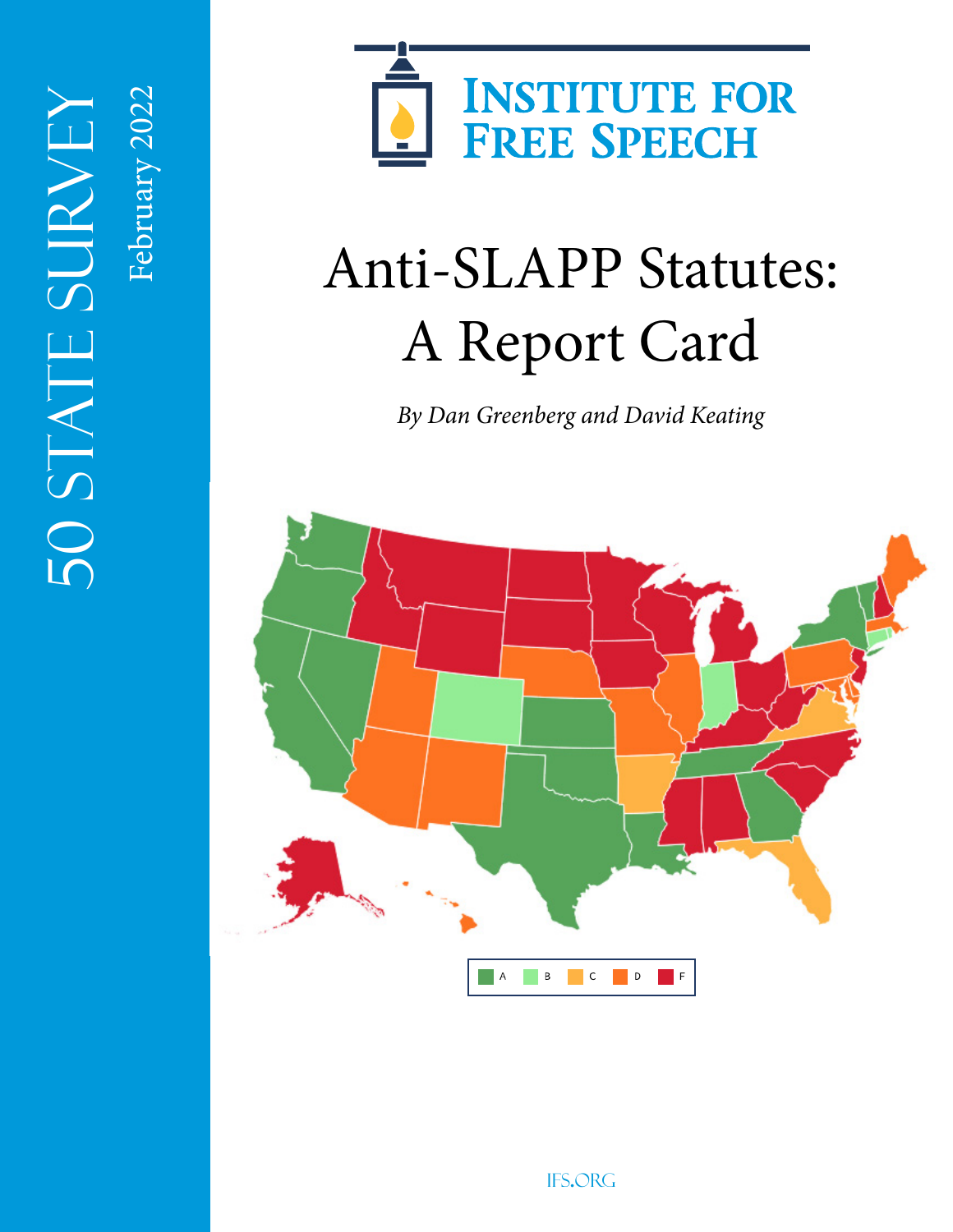# Table of Contents

| <b>Introduction</b>                                                   | 3                |
|-----------------------------------------------------------------------|------------------|
| How Anti-SLAPP Statutes Help Protect Free Speech                      | $\boldsymbol{4}$ |
| <b>The Structure of Anti-SLAPP Statutes</b>                           | 6                |
| <b>Summary of Results</b>                                             | 7                |
| <b>Policy Choices and Consequences of Anti-SLAPP Statutes</b>         | 9                |
| The Uniform Law Commission's Uniform Public Expression Protection Act | 12               |
| <b>Ratings and Grades of Anti-SLAPP Statutes</b>                      | 14               |
| How Good Is My Jurisdiction's Anti-SLAPP Law?                         | 20               |
| How States With "D" Grades Can Improve                                | 25               |

*[Appendix: A Jurisdiction-by-Jurisdiction Summary of Anti-SLAPP Statutes](#page-13-0)* **26**

# *Introduction*

Anti-SLAPP statutes prevent abuse of the legal system by providing additional defenses to those who are sued for exercising their First Amendment rights. The term "SLAPP" is an acronym for strategic lawsuit against public participation.

This report summarizes and evaluates anti-SLAPP statutes in 32 jurisdictions – 31 states and the District of Columbia. (The other 19 states have no functioning anti-SLAPP statute.)

This report begins by explaining the functions of anti-SLAPP statutes. It sketches the structure of a well-designed anti-SLAPP statute; explains the importance and operation of the elements of a statute; includes a brief account of the structure and functions of the Uniform Law Commission's model anti-SLAPP statute; provides a numerical rating and letter grade for each jurisdiction's statute, based on evaluations of how well each statute protects First Amendment rights; and recommends a particular improvement to the statutes of states with poor grades. Because such ratings and grades necessarily involve some degree of judgment and subjectivity, this report explains in detail the rationale of those ratings and grades.

Additionally, the report includes an Appendix that provides a plain-English, jurisdiction-by-jurisdiction account of the anti-SLAPP statute in each state and Washington D.C., including both statutory text and some relevant case law.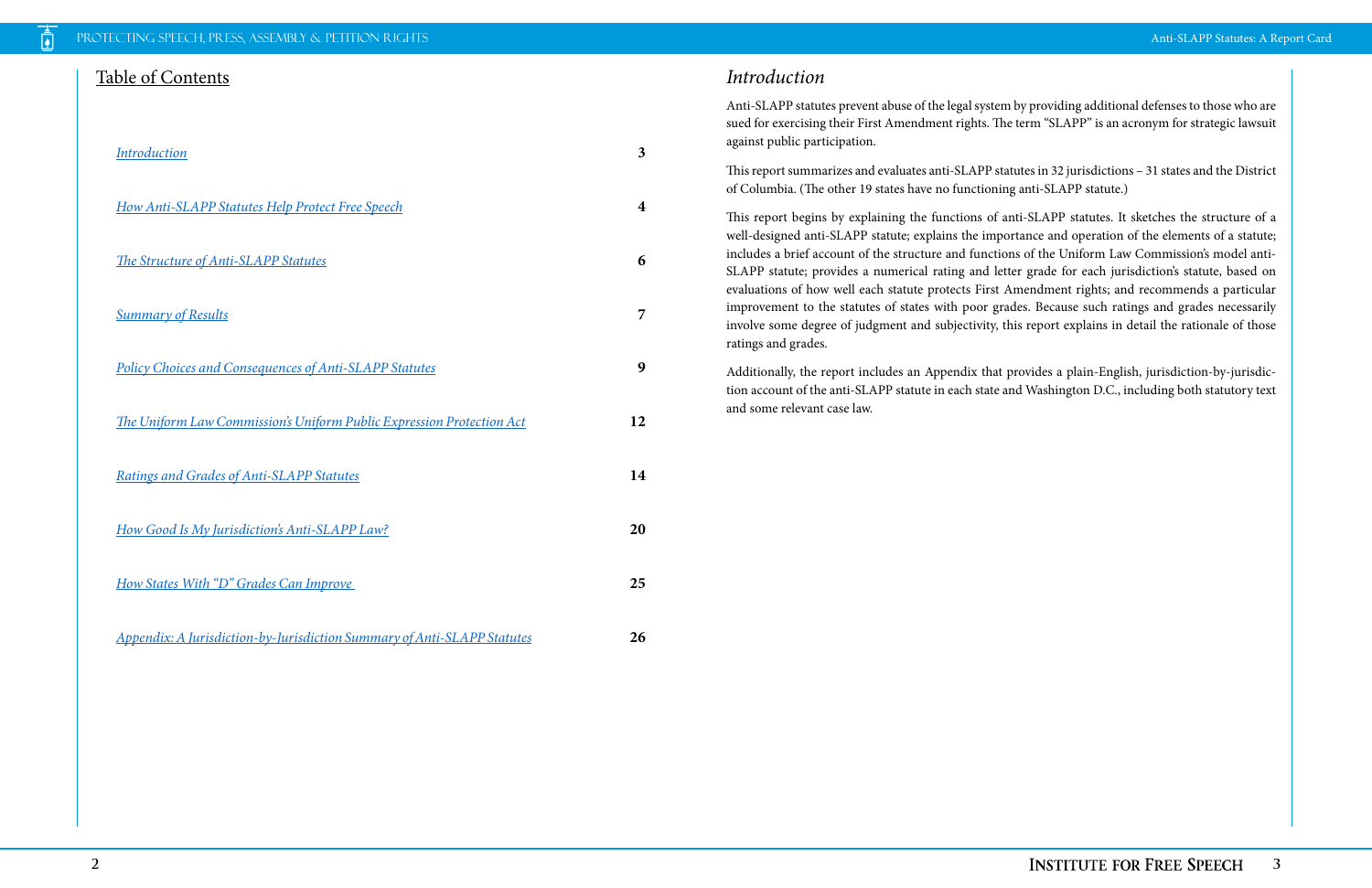# <span id="page-2-0"></span>*How Anti-SLAPP Statutes Help Protect Free Speech*

Anti-SLAPP statutes are designed to address a structural problem within American law: namely, an unscrupulous litigant can use litigation strategically to suppress or punish speech he or she dislikes. Such a litigant would typically claim that the speech constituted defamation and then sue others to harass them, silence them, or force them to bear significant litigation costs. Those who are faced with such a lawsuit (sometimes called a "SLAPP"1 or a "SLAPP suit") are often presented with a harsh choice – accede to the litigant's demand for settlement (which may include paying compensation, ceasing criticism, and apologizing) or continue to bear heavy legal fees as the suit progresses. Either choice may entail substantial losses of speech, reputation, time, and money. These are costs defendants must bear even when faced with lawsuits that plaintiffs have a minimal chance of winning.

Anti-SLAPP statutes attempt to protect speakers from such lawsuits. This report examines statutory protections for those who face these abusive litigation claims, which are typically filed to deter or harass the exercise of First Amendment rights when communicating about matters of public interest. A matter of public interest might include almost any topic – ranging from a governor's job performance to a restaurant review on Yelp. Generally, policymakers who support anti-SLAPP statutes are attempting to protect the public from retaliatory and groundless lawsuits. Citizens deserve protection when speaking on matters of public concern and, more particularly, they deserve protection against the expenses that strategic lawsuits can force defendants to bear.

Anti-SLAPP statutes are intended to provide a legal defense for those who have been targeted by litigation solely because they have said or written something that a plaintiff does not like; the defense of these actions lies in the exercise of one's First Amendment rights. Importantly, however, anti-SLAPP statutes generally have a procedural aspect that many conventional defenses lack – an opportunity for the defendant to file a motion that forces judicial consideration of certain issues at an early stage in the litigation (known as an anti-SLAPP motion).

Non-lawyers may wish to think of the events triggered by an anti-SLAPP motion as something like a mini-trial. These events will typically require the plaintiff to provide evidence and a relatively focused argument early on. More precisely, the procedural aspect of an anti-SLAPP statute generally forces the plaintiff to demonstrate, at an early stage in litigation, that the case merits consideration in court. Until the plaintiff meets this burden, the defendant generally won't be subject to discovery (for instance, the defendant won't have to undergo a deposition or be required to produce documents) or be forced to bear similarly expensive or burdensome aspects of litigation. Without an anti-SLAPP statute, plaintiffs can often strategically impose the significant costs of litigation – in time, money, and aggravation – on defendants.

In contrast, an anti-SLAPP statute will impose notable costs on plaintiffs with weak or frivolous cases. If those plaintiffs fail early on to meet the heavier burden of specifying in detail the wrongful conduct

they allege, their case will be dismissed. In that circumstance, the fee-shifting provisions of strong anti-SLAPP statutes make plaintiffs liable for reasonable attorney fees and court costs originally borne by the speaker. Such fee-shifting provisions make it more likely that a defendant with limited financial resources who faces a SLAPP will be represented by an attorney. The prospect of fee-shifting encourages attorneys to provide defendants with representation – especially when defendants face weak or frivolous claims.

Strong anti-SLAPP laws encourage potential plaintiffs to think twice before hauling speakers into court with weak or frivolous cases. Plaintiffs must demonstrate that the grounds for the suit lie in actual wrongdoing and not simply in hearing sharply critical statements they dislike and asserting weak or frivolous claims without real evidence. In short, these laws protect defendants who have done nothing more than exercise their First Amendment rights. Anti-SLAPP statutes are intended to provide a relatively quick, cheap, and effective way to dispose of a certain kind of meritless lawsuit. Such statutes often enable defendants to achieve rapid dismissal of weak litigation claims, and a good anti-SLAPP law enables defendants to recoup the money they spent on legal costs. Strong anti-SLAPP statutes provide deterrent effects against strategic lawsuits of dubious merit.

Those who seek a more extensive discussion of the rationale for anti-SLAPP laws should read a series of blog posts by attorney and legal commentator Ken White. That series explains in greater detail how anti-SLAPP laws further free speech. White's first post, "How Do Lawsuits Work Without An Anti-SLAPP Statute, And Why Is That A Problem?,"<sup>2</sup> is an excellent explanation of how a SLAPP can threaten free speech. His second post, "How Do Anti-SLAPP Statutes Fix Problems With Civil Litigation And Help Defendants?," is a deeper dive into the mechanisms of anti-SLAPP laws and how they reduce the harm of SLAPPs. He concludes his series with a post titled "What Makes A Good Or Bad Anti-SLAPP Statute?,"4 which, as the title suggests, provides many examples of effective and ineffective state statutes.

<sup>2</sup> Ken White, "What Is An Anti-SLAPP, Anyway? A Lawsplainer Series – Chapter One: How Do Lawsuits Work Without An

<sup>&</sup>lt;sup>1</sup> Penelope Canan and George W. Pring, two professors at the University of Denver, are typically credited with coining the term. *See* generally their article, *Studying Strategic Lawsuits Against Public Participation: Mixing Quantitative and Qualitative Approaches*, 22 Law & Society Review 385 (1988). Over time, the conventional understanding of a SLAPP has expanded: originally, the concept's originators viewed the subject matter of a SLAPP as necessarily involving communications to a government body about a government action, but the modern understanding of a SLAPP is not limited in this way.

Anti-SLAPP Statute, And Why Is That A Problem?," The Popehat Report. Available at: [https://popehat.substack.com/p/what](https://popehat.substack.com/p/what-is-an-anti-slapp-anyway-a-lawsplainer)[is-an-anti-slapp-anyway-a-lawsplainer](https://popehat.substack.com/p/what-is-an-anti-slapp-anyway-a-lawsplainer) (Oct. 26, 2020).

<sup>&</sup>lt;sup>3</sup> Ken White, "What Is An Anti-SLAPP, Anyway? A Lawsplainer Series – Chapter Two: How Do Anti-SLAPP Statutes Fix Problems With Civil Litigation And Help Defendants?," The Popehat Report. Available at: [https://popehat.substack.com/p/](https://popehat.substack.com/p/what-is-an-anti-slapp-anyway-a-lawsplainer-44b) [what-is-an-anti-slapp-anyway-a-lawsplainer-44b](https://popehat.substack.com/p/what-is-an-anti-slapp-anyway-a-lawsplainer-44b) (Oct. 29, 2020). <sup>4</sup> Ken White, "What Is An Anti-SLAPP, Anyway? A Lawsplainer Series – Chapter Three: What Makes A Good Or Bad Anti-SLAPP Statute?," The Popehat Report. Available at: [https://popehat.substack.com/p/what-is-an-anti-slapp-anyway-a](https://popehat.substack.com/p/what-is-an-anti-slapp-anyway-a-lawsplainer-46c)[lawsplainer-46c](https://popehat.substack.com/p/what-is-an-anti-slapp-anyway-a-lawsplainer-46c) (July 8, 2021).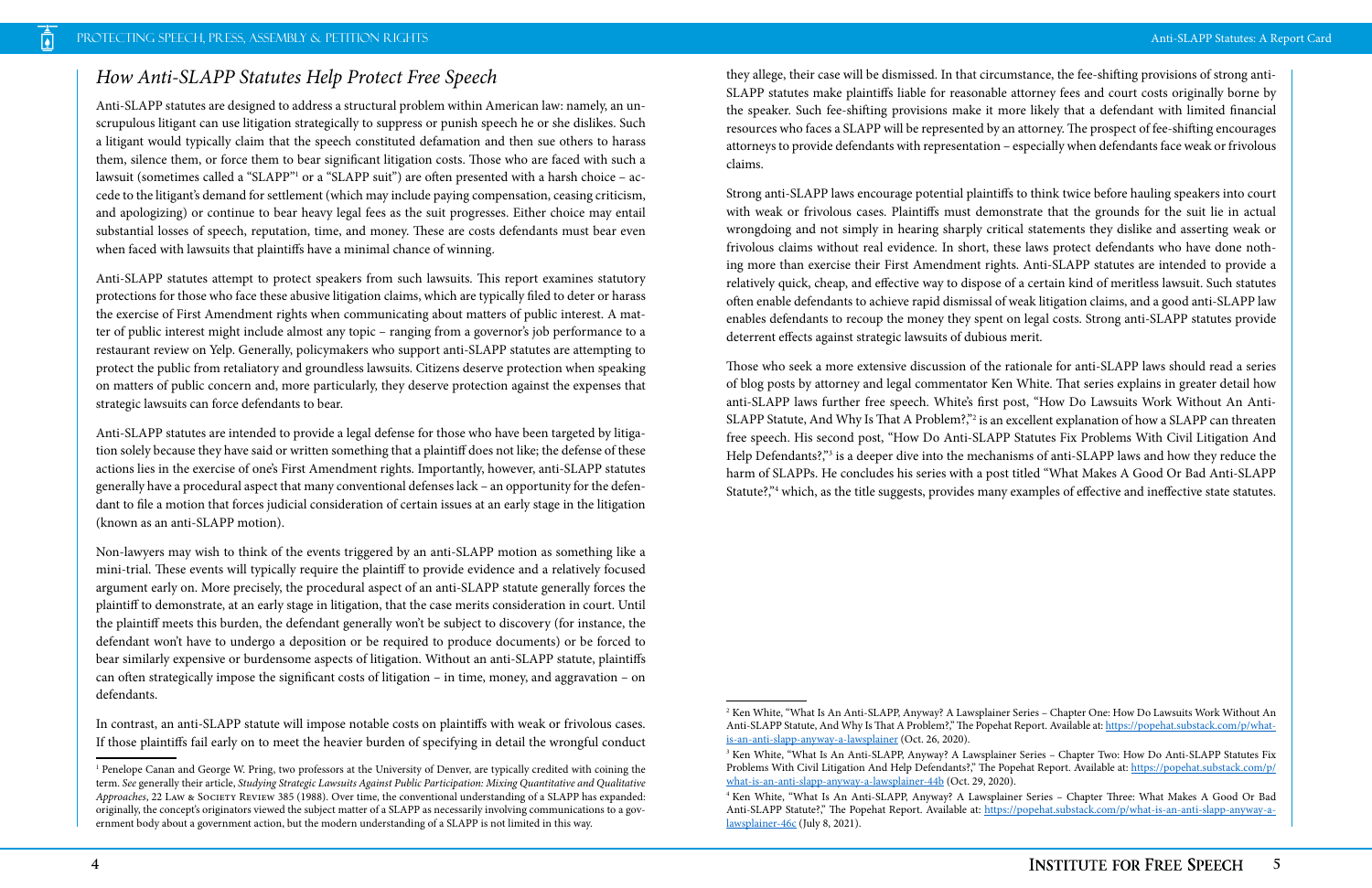# <span id="page-3-0"></span>*The Structure of Anti-SLAPP Statutes*

This report surveys 51 jurisdictions (the 50 states and the District of Columbia), finding that 32 of those jurisdictions have functioning anti-SLAPP statutes enacted prior to October 1, 2021. The details of these statutes vary, but by and large an anti-SLAPP statute includes or requires the following features:

- a. The scope or coverage of the statute that is, the nature of the speech it protects is specified. The statute only protects speech inside the domain of the statute's protection.
- b. A defendant faced with a lawsuit that appears to punish, silence, or deter activities that are based on the exercise of First Amendment rights – has the right to file an anti-SLAPP motion. The motion must argue that the lawsuit's claim targets expressive conduct that the jurisdiction's anti-SLAPP statute protects. (This report sometimes calls this defendant a "movant"; the *movant* is the party that files the anti-SLAPP *motion*.)
- c. When the anti-SLAPP motion is filed, most or all other aspects of the lawsuit (such as discovery) are suspended until the court makes a final decision on the motion.
- d. An anti-SLAPP motion typically triggers a two-step process, with the first step borne by the movant and the second step borne by the plaintiff. If the movant satisfies the burden of establishing that the speech is covered by the jurisdiction's anti-SLAPP statute, then the burden of proof shifts to the plaintiff. At this point, the plaintiff must demonstrate that the claim is meritorious – that is, that the claim is well-grounded enough that it might prevail at trial. (This report sometimes calls this plaintiff – when responding to the anti-SLAPP motion – a "respondent.")
- e. If the movant prevails on the motion, then the case is dismissed. In many states, the respondent must pay for the movant's reasonable legal fees and costs.
- f. If the respondent prevails on the motion, in some states the movant may immediately appeal the court's ruling. While the appeal continues, discovery and other aspects of the lawsuit remain suspended. If there is no appeal, then any suspension of the lawsuit ends. If the respondent can establish that the movant filed the motion for improper reasons (for instance, only to create delay), then the movant may be liable for the respondent's legal fees and costs on the motion in certain circumstances.

This report finds that there are functioning anti-SLAPP statutes in 32 jurisdictions. It assigns an "A+," "A," or "A-" grade to statutes in 12 jurisdictions. The remaining jurisdictions received a grade of "B+" or "B" (five jurisdictions), "C+," "C," or "C-" (three jurisdictions), or "D+," "D," or "D-" (12 jurisdictions). Jurisdictions without an anti-SLAPP statute (18 jurisdictions) and jurisdictions with an anti-SLAPP statute struck down by a court (one jurisdiction) received a grade of "F."

Importantly, the above outline provides an abstract and general portrait of the process that is created by anti-SLAPP statutes. An examination of anti-SLAPP statutes across jurisdictions will reveal deep similarities, but also significant differences.

# *Summary of Results*

| Jurisdiction         | <b>Overall Points</b> | <b>Overall Grade</b> |
|----------------------|-----------------------|----------------------|
| California           | 99                    | $A+$                 |
| Nevada               | 98                    | $\mathbf{A}$         |
| Tennessee            | 98                    | $\mathbf{A}$         |
| Vermont              | 98                    | $\mathbf{A}$         |
| Georgia              | 98                    | $\mathbf{A}$         |
| Oklahoma             | 98                    | $\mathbf{A}$         |
| Kansas               | 93                    | $A-$                 |
| Washington           | 93                    | $A-$                 |
| Texas                | 93                    | $A-$                 |
| Oregon               | 91                    | $A-$                 |
| New York             | 91                    | $A-$                 |
| Louisiana            | 90                    | $A-$                 |
| Indiana              | 86                    | $B+$                 |
| Connecticut          | 83                    | $B+$                 |
| Colorado             | 82                    | B                    |
| Rhode Island         | 81                    | B                    |
| District of Columbia | 78                    | $\bf{B}$             |
| Virginia             | 70                    | $C+$                 |
| Arkansas             | 61                    | $\mathbf C$          |
| Florida              | 50                    | $C -$                |
| Illinois             | 46                    | $D+$                 |
| Massachusetts        | 43                    | $D+$                 |
| Hawaii               | 39                    | D                    |
| Maryland             | 37                    | D                    |
| Maine                | 33                    | D                    |
| New Mexico           | 32                    | D                    |
| Arizona              | 29                    | $D-$                 |
| Missouri             | 28                    | D-                   |
| Pennsylvania         | 26                    | D-                   |
| Utah                 | 22                    | D-                   |
| Delaware             | 11                    | $D-$                 |
| Nebraska             | 11                    | D-                   |

| <b>ill Points</b> | <b>Overall Grade</b> |
|-------------------|----------------------|
| 99                | $A+$                 |
| 98                | $\mathbf{A}$         |
| 98                | ${\bf A}$            |
| 98                | $\mathbf{A}$         |
| 98                | $\mathbf{A}$         |
| 98                | $\mathbf A$          |
| 93                | $A-$                 |
| 93                | $A-$                 |
| 93                | $A-$                 |
| 91                | $A-$                 |
| 91                | $A-$                 |
| 90                | $A-$                 |
| 86                | $B+$                 |
| 83                | $B+$                 |
| 82                | B                    |
| 81                | B                    |
| 78                | B                    |
| 70                | $C+$                 |
| 61                | $\mathbf C$          |
| 50                | $C -$                |
| 46                | $D+$                 |
| 43                | $D+$                 |
| 39                | D                    |
| 37                | D                    |
| 33                | D                    |
| 32                | D                    |
| 29                | D-                   |
| 28                | D-                   |
| 26                | D-                   |
| 22                | $\overline{D}$ -     |
| 11                | D-                   |
| 11                | D-                   |

## **6** *BINSTITUTE FOR FREE SPEECH*

#### *Rankings of Jurisdictions with Anti-SLAPP Laws*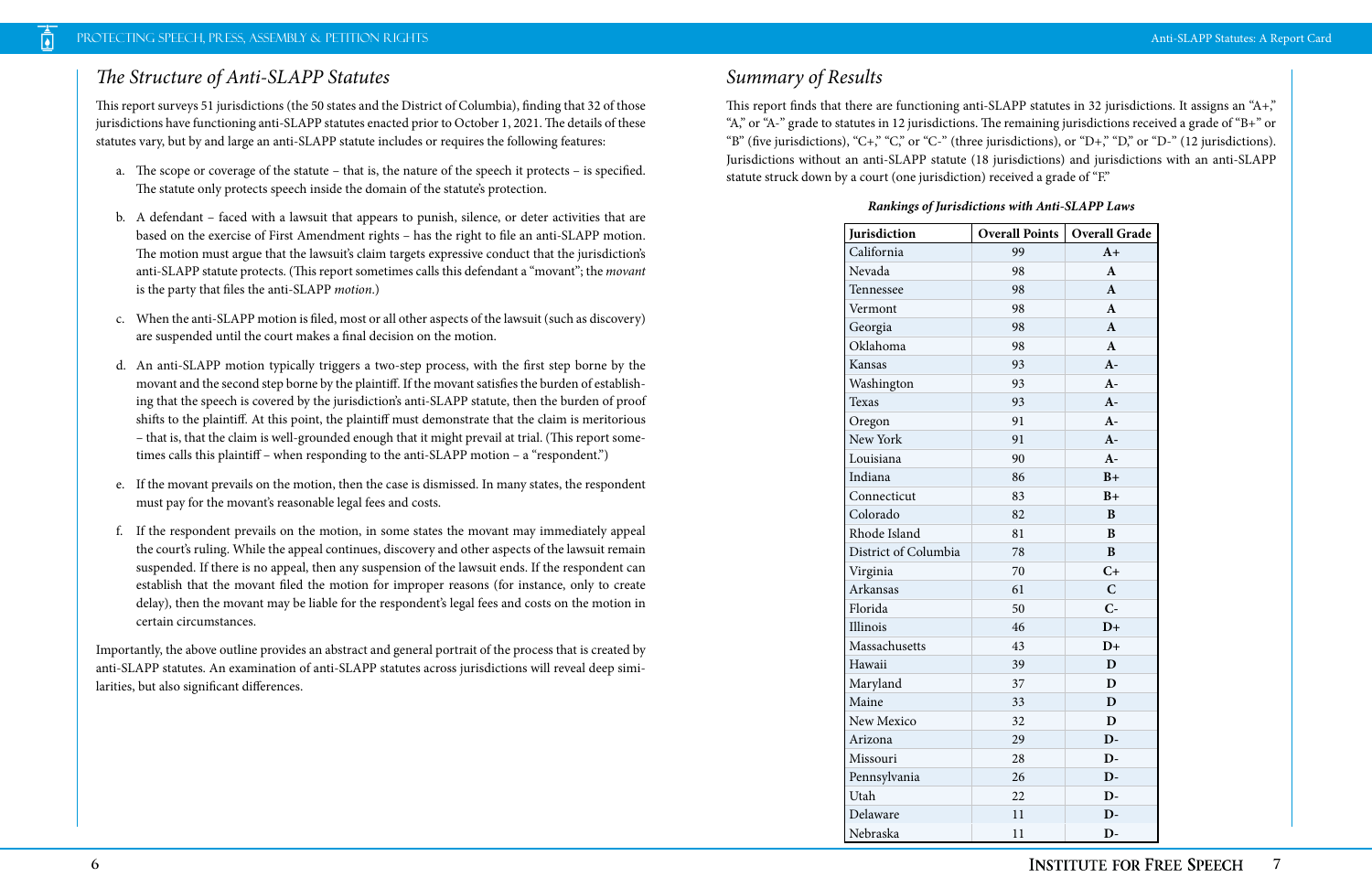<span id="page-4-0"></span>The following 19 states with no anti-SLAPP law each received 0 points in the study and an overall grade The following 19 states with no anti-SLAPP law each received 0 points in the study and an overall grade *Policy Choices and Consequences of Anti-SLAPP Statutes* of "F."

This report evaluates the details of anti-SLAPP statutes and assigns the highest value to the anti-SLAPP statutes that best protect First Amendment rights. Understanding the operation of any particular anti-SLAPP statute requires a focus on the policy choices and consequences entailed by the text of that statute. The machinery of those policy choices and consequences is discussed immediately below. More details on each jurisdiction's statute are available in the Appendix.

• **What conduct does the anti-SLAPP statute cover and protect?** The scope of the most speechprotective anti-SLAPP statutes is extensive. The strongest anti-SLAPP statutes, like California's and the Uniform Law Commission's Model Act (discussed in the next section), protect broad sectors of speech made in any forum and on any matter of public concern. However, the coverage of some other anti-SLAPP statutes is narrow. Some anti-SLAPP statutes – Hawaii's is one example – only protect speech that is both directly addressed to a government body and that pertains to an action under consideration by that government body. Other anti-SLAPP statutes (*see* Arizona's) protect speech whether it is addressed to a government body or not, but require that the speech pertains to an issue that is being considered by a government body. A few anti-SLAPP statutes protect speech only about a relatively narrow issue, such as environmental laws

Is discovery permitted once an anti-SLAPP motion is filed? In some jurisdictions, like Washington, the filing of an anti-SLAPP motion suspends all other litigation proceedings (for example, discovery proceedings) until the motion is resolved. In other jurisdictions, however, discovery after the filing of an anti-SLAPP motion is at the discretion of the court. California is an example of such a state. In these states, the court decides whether to allow continued discovery, typically requiring the plaintiff to produce a motion showing "good cause" for discovery. In that circumstance, the court will typically narrow or limit the scope of permitted discovery. A few jurisdictions – Nevada and the District of Columbia are two examples – supply other tests for judicially permitted discovery; for instance, discovery may be permitted if it is necessary to meet the party's burden of proof. One jurisdiction (Utah) suspends discovery unless the court orders otherwise, but appears to provide no tests or constraints on that judicial decision. Indiana's statute suspends all discovery, except for discovery that is related to the anti-SLAPP motion. Pennsylvania confines suspension of discovery to the circumstance in which the movant appeals the

and regulations (Pennsylvania) or public permits (Delaware).

This report assigns the most points to anti-SLAPP statutes that protect speech on any matter of public concern in any forum.

**What must the plaintiff show to defeat an anti-SLAPP motion?** The standard of proof that a respondent must satisfy to defeat an anti-SLAPP motion (alluded to in part D of the "The Structure of Anti-SLAPP Statutes" section) varies widely among jurisdictions. In several states, the

court's denial of an anti-SLAPP motion.

This report assigns the most points to anti-SLAPP statutes that completely suspend discovery and all other proceedings upon the filing of the anti-SLAPP motion.

| <b>States Without An</b><br><b>Anti-SLAPP Law</b> | <b>Overall Points</b> | <b>Overall Grade</b> |
|---------------------------------------------------|-----------------------|----------------------|
| Alabama                                           | $\overline{0}$        | F                    |
| Alaska                                            | $\theta$              | F                    |
| Idaho                                             | $\Omega$              | F                    |
| Iowa                                              | $\Omega$              | F                    |
| Kentucky                                          | $\theta$              | F                    |
| Michigan                                          | $\overline{0}$        | F                    |
| Minnesota                                         | $\Omega$              | F                    |
| Mississippi                                       | $\Omega$              | F                    |
| Montana                                           | $\theta$              | F                    |
| New Hampshire                                     | $\overline{0}$        | F                    |
| New Jersey                                        | $\Omega$              | F                    |
| North Carolina                                    | $\Omega$              | F                    |
| North Dakota                                      | $\Omega$              | F                    |
| Ohio                                              | $\overline{0}$        | F                    |
| South Carolina                                    | $\Omega$              | F                    |
| South Dakota                                      | $\theta$              | F                    |
| West Virginia                                     | $\Omega$              | F                    |
| Wisconsin                                         | $\overline{0}$        | F                    |
| Wyoming                                           | 0                     | F                    |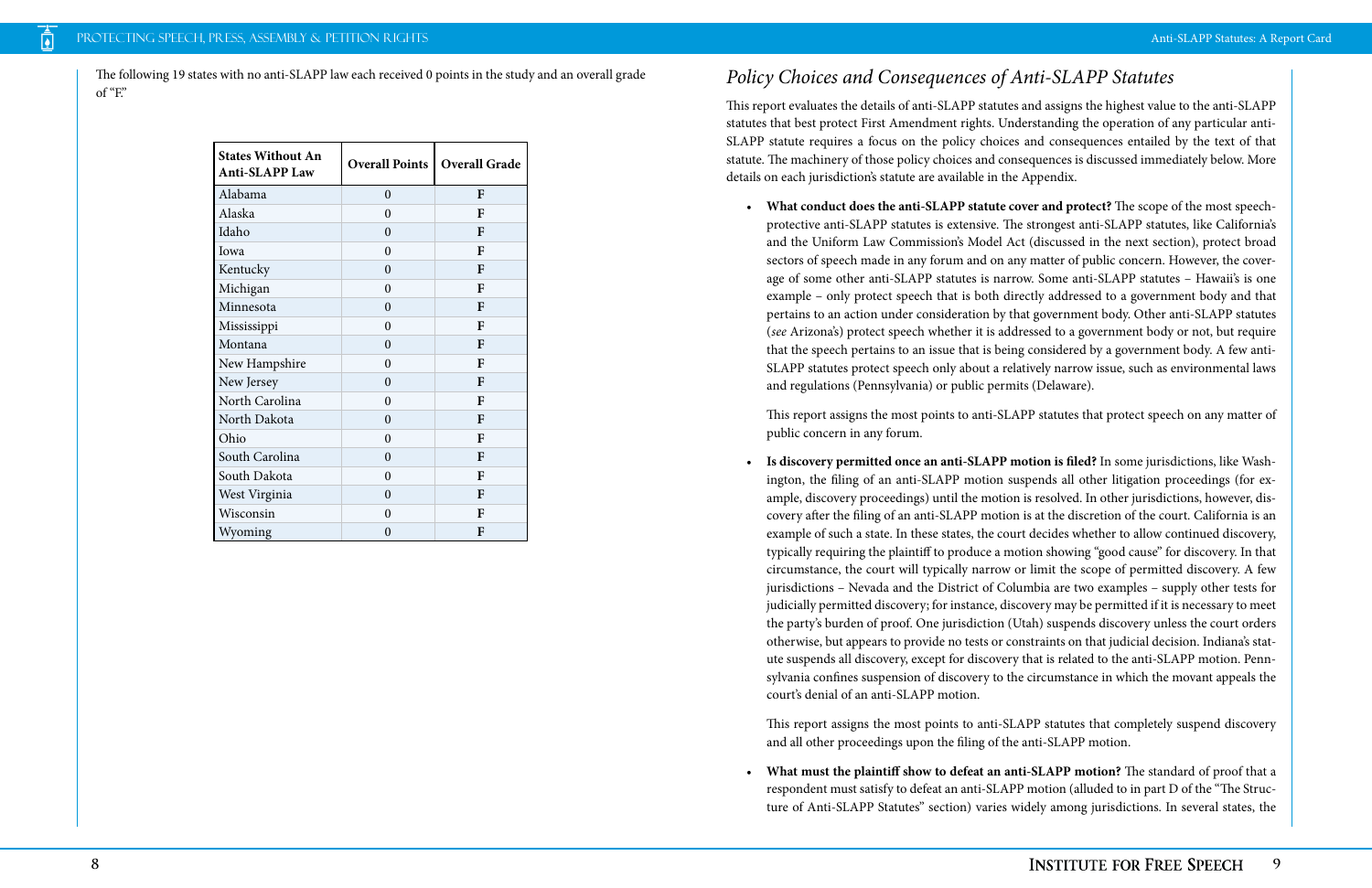respondent must show that there is a probability that he or she will prevail at trial. For example, California and Georgia's statutes operate in this manner. As a practical matter, this requirement is often understood as constituting a burden to demonstrate an initially plausible case. In several other states (Maine and Massachusetts are two examples), a respondent must show that the movant's actions both caused actual injury to the plaintiff and that those actions were without reasonable factual support or any arguable basis in law. In Delaware, the respondent must provide either a substantial basis in law for the claim or a substantial argument for an extension, modification, or reversal of existing law. In Hawaii, the respondent must prove by a preponderance of the evidence that the lawsuit at issue does not constitute a SLAPP suit under state law. In Illinois, the respondent must provide clear and convincing evidence that the state's anti-SLAPP law does not immunize the defendant from liability. The requirements imposed on the plaintiff in a few other jurisdictions are difficult to summarize, but all are described in the Appendix.

Is there a right of interlocutory appeal? If an anti-SLAPP motion is denied, several states, like Nevada and New Mexico, grant the movant a statutory right to interlocutory appeal of that ruling. In such circumstances, the case remains suspended until the anti-SLAPP motion is ultimately resolved. An "interlocutory" appeal, speaking generally, is a request to a higher court for it to decide a particular issue immediately. In most litigation, interlocutory appeals are difficult to obtain, so this right of appeal is an important feature of an anti-SLAPP law. Without it, a defendant who loses an anti-SLAPP motion would be forced to continue to litigate the entire trial before the finding on the motion could ever be appealed.

This report assigns the most points to anti-SLAPP statutes that come closest to the Uniform Law Commission Model Act, especially its requirement that a plaintiff "establish a prima facie case as to each essential element" of the lawsuit.

As attorney Ken White has eloquently explained, the provision of a right of interlocutory appeal creates a strong protection for First Amendment liberties, especially because it blunts the force of lawsuits that target speech.<sup>5</sup>

An interlocutory appeal on an anti-SLAPP motion suspends other aspects of the litigation until a higher court can rule on the anti-SLAPP motion. However, most states do not expressly provide for such a right of appeal. Some states, such as New Mexico, also allow for appeal if the court fails to rule on the anti-SLAPP motion after a given period. This policy choice avoids leaving the anti-SLAPP litigant under the specter of litigation if the court fails to act with reasonable speed on an anti-SLAPP motion.

This report assigns the most points to anti-SLAPP statutes that provide for an immediate right of appeal if a lower court denies an anti-SLAPP motion.

• **Can the defendant recover costs and attorney fees from the plaintiff?** Many states provide for the mandatory award of attorney fees and costs if the defendant prevails on an anti-SLAPP motion. Arizona and California's statutes, among others, have this provision. Other states, like Nebraska, allow the court to decide whether to award attorney fees and costs, and one state (Maryland) makes no provision for fee- and cost-shifting at all. Some states that shift fees and costs provide that they may be shifted only to benefit the prevailing movant and not the prevailing respondent; the states that allow fee-shifting to benefit the respondent typically require a showing that the anti-SLAPP motion was frivolous or that it was filed solely with the intent to

delay resolution of the action.

This report assigns the most points to anti-SLAPP statutes that require an award of attorney fees and costs to defendants who win an anti-SLAPP motion.

• **Does the statute instruct courts that interpret it to do so broadly or liberally?** A few anti-SLAPP statutes instruct courts to interpret the anti-SLAPP statute "broadly" (*see*, for example, California's statute) or "liberally" (*see* Oregon's statute). Sometimes, a judge might find it unclear whether some particular instance of First Amendment-related speech or conduct should fall within the protections granted by an anti-SLAPP statute. Generally, language that commands broad or liberal interpretation might increase the likelihood of the application of an anti-SLAPP statute by interpretively giving that speech or conduct the benefit of the doubt. Conversely, anti-SLAPP statutes that lack instructions for broad or liberal interpretation might face an increased likelihood that a court would, in practice, narrow their scope; for example, by requiring more exacting tests for an anti-SLAPP motion's success than those in the statute. Missouri is one state where its anti-SLAPP statute has been interpreted through case law due to a lack of instruction

about judicial interpretation.

This report assigns the most points to anti-SLAPP statutes that expressly encourage courts to read the statutory language expansively to protect free speech.

The Appendix contains a detailed account of each jurisdiction's anti-SLAPP statute within its scope; in some instances, these summaries include notes about the interaction of relevant case law with the statute's operations.

<sup>&</sup>lt;sup>5</sup> "It's impossible to overstate how utterly [the right to an interlocutory appeal] transforms the strategy of lawsuits aimed at speech. These days appeals usually take years. That means that if I sue over speech in a state with a strong Anti-SLAPP statute, even if I win the Anti-SLAPP motion, and then win again on appeal, I'm looking at years of delay before my case can move forward to discovery and substantive litigation. It's a huge deterrent to censorious litigation and an incalculable benefit for defendants. Appeals, in general, are much cheaper and less disruptive than trial court litigation; it's much easier and cheaper to file an Anti-SLAPP motion and then appeal it if you lose than it is to defend a defamation case in the trial court. This dramatically reduces the coercive effect of filing a lawsuit targeting speech." This quote is from White's article, "What Is An Anti-SLAPP, Anyway? A Lawsplainer Series – Chapter 3." Available at: [https://popehat.substack.com/p/what-is-an-anti](https://popehat.substack.com/p/what-is-an-anti-slapp-anyway-a-lawsplainer-46c)[slapp-anyway-a-lawsplainer-46c.](https://popehat.substack.com/p/what-is-an-anti-slapp-anyway-a-lawsplainer-46c)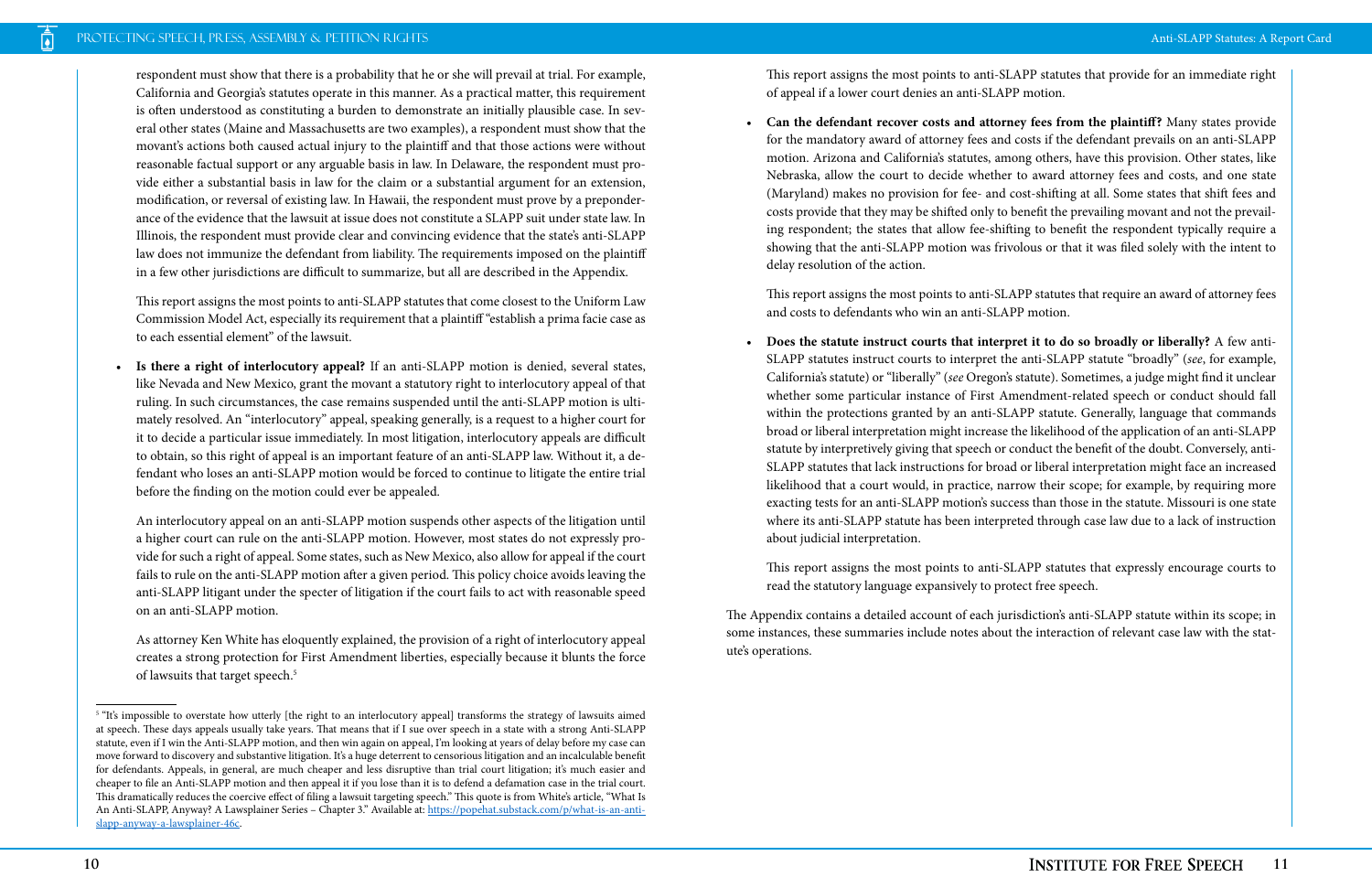# <span id="page-6-0"></span>*The Uniform Law Commission's Uniform Public Expression Protection Act*

In 2020, the Uniform Law Commission (ULC),<sup>6</sup> a nonprofit and nonpartisan organization of state commissioners on uniform laws that recommends and drafts model state legislation, produced its Uniform Public Expression Protection Act (UPEPA).<sup>7</sup> UPEPA is a model anti-SLAPP statute.

When evaluated by our ratings of each state's law, as described in the subsequent section, UPEPA contains provisions that are superior to almost every current state anti-SLAPP statute (at least from the perspective of First Amendment protections). In particular, UPEPA:

- Applies to and protects not only communication that is directed to government or that pertains to government proceedings, but also to the exercise of First Amendment rights on matters of public concern in any forum (*see* Section 2 of UPEPA).
- Provides for a general stay of proceedings between the movant and respondent upon the filing of a special motion for expedited relief; that motion provides for a stay of all related proceedings, including discovery and pending hearings (*see* Section 4 of UPEPA).
- • Creates an obligation for the plaintiff (the respondent in the anti-SLAPP motion) to establish a prima facie case for each essential element of the lawsuit (*see* Section 7 of UPEPA).
- Establishes that the movant may appeal as a matter of right if a court denies the anti-SLAPP motion (*see* Section 9 of UPEPA).
- Requires the court to award costs and reasonable attorney fees and expenses to the prevailing movant. It awards costs and fees to the prevailing respondent, but only if the motion was frivolous or filed solely to delay the litigation (*see* Section 10 of UPEPA).
- Commands the court that interprets the Act to apply and construe it broadly to protect First Amendment rights under the federal Constitution and under similar free expression rights of state Constitutions (*see* Section 11 of UPEPA).

In short, policymakers who seek to improve their own jurisdiction's anti-SLAPP statute are well-advised to consider the Model Act as proposed by the Uniform Law Commission. The Model Act contains protections for free speech that are more extensive than any existing statute. Furthermore, if the relevant

text of the Model Act were amended into a state's anti-SLAPP statute, federal courts would be more likely to incorporate those provisions into their deliberations than is the case with most states' anti-SLAPP statutes.

<sup>6</sup> As described on its website, "The Uniform Law Commission (ULC, also known as the National Conference of Commissioners on Uniform State Laws), established in 1892, provides states with non-partisan, well-conceived and well-drafted legislation that brings clarity and stability to critical areas of state statutory law…. [It is] comprised of state commissions on uniform laws from each state, the District of Columbia, the Commonwealth of Puerto Rico, and the U.S. Virgin Islands. Each jurisdiction determines the method of appointment and the number of commissioners actually appointed. Most jurisdictions provide for their commission by statute…. The state uniform law commissioners come together as the Uniform Law Commission for one purpose – to study and review the law of the states to determine which areas of law should be uniform. The commissioners promote the principle of uniformity by drafting and proposing specific statutes in areas of the law where uniformity between the states is desirable." *See* "About Us," Uniform Law Commission. Available at: [https://www.uniformlaws.org/aboutulc/](https://www.uniformlaws.org/aboutulc/overview) [overview](https://www.uniformlaws.org/aboutulc/overview) (2021).

<sup>&</sup>lt;sup>7</sup> "Public Expression Protection Act," Uniform Law Commission. Available at: [https://www.uniformlaws.org/committees/](https://www.uniformlaws.org/committees/community-home?CommunityKey=4f486460-199c-49d7-9fac-05570be1e7b1) [community-home?CommunityKey=4f486460-199c-49d7-9fac-05570be1e7b1](https://www.uniformlaws.org/committees/community-home?CommunityKey=4f486460-199c-49d7-9fac-05570be1e7b1) (2020).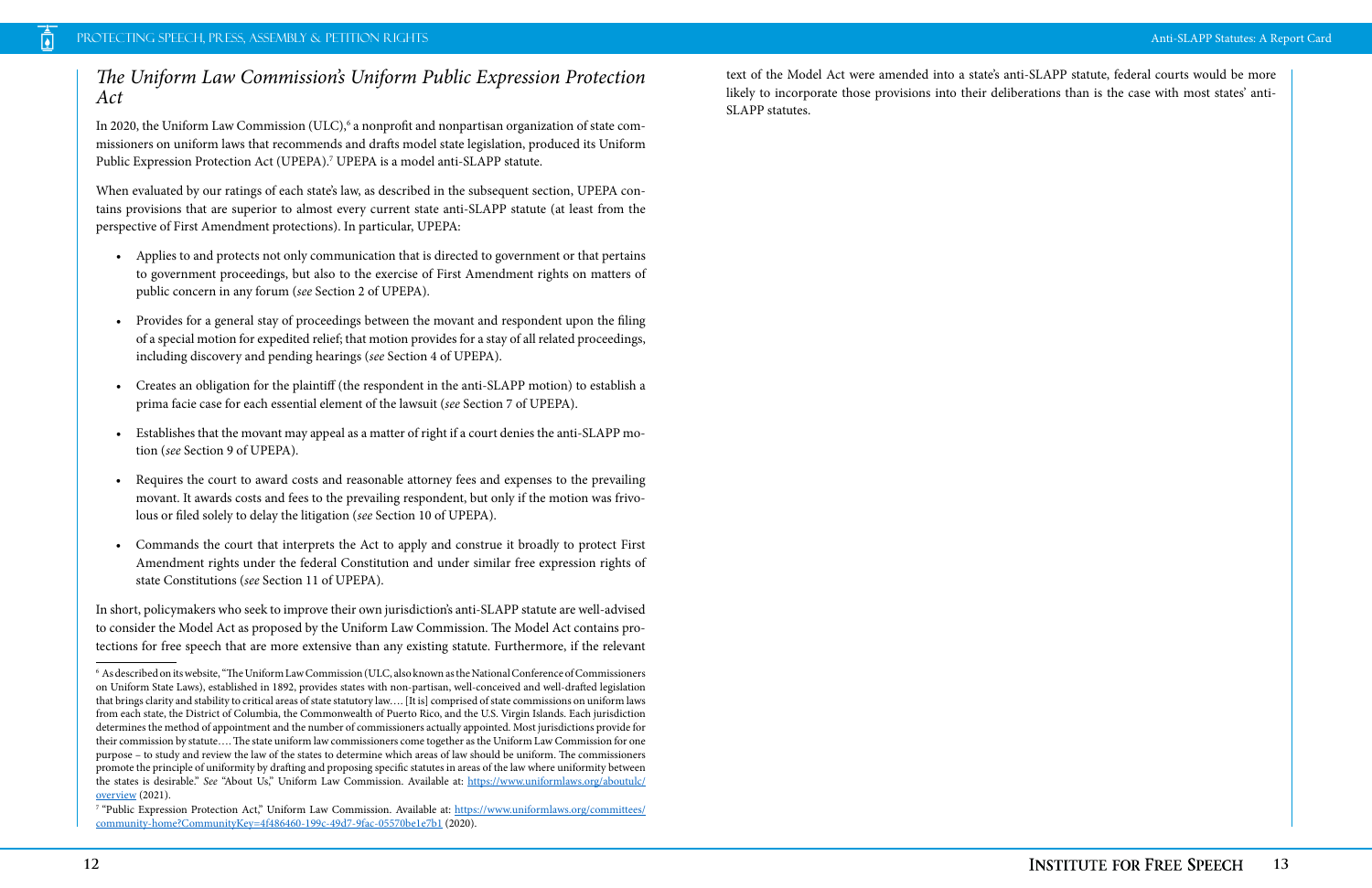# <span id="page-7-0"></span>*Ratings and Grades of Anti-SLAPP Statutes*

Of the 51 jurisdictions examined in this report, 32 currently have functioning anti-SLAPP statutes. Eighteen of the remaining 19 jurisdictions are without an anti-SLAPP statute, while one jurisdiction's anti-SLAPP statute was struck down by its high court as unconstitutional.

This report's evaluative method is based on quantitative assessments that cover two broad categories. First, and most importantly, what is the scope of speech that is covered by each jurisdiction's anti-SLAPP law? Second, how comprehensive are the protections for speakers that are included in or required by each jurisdiction's anti-SLAPP law? Ultimately, this report compiles quantitative assessments to produce one overall grade for each jurisdiction's statute. Statutes that best protect the First Amendment rights of litigants received the highest scores and grades.

This report assigns an overall grade to each state's anti-SLAPP law. Two-thirds of the overall grade is based on the scope of speech that the statute covers; one-third of the overall grade is based on the procedural protections for speakers in each state's law. This report assigns a relatively large weight (a twothirds share) to the scope of the statute's coverage, because strong statutory procedural protections are of no help to a speaker if the scope of the statute excludes the speech at issue. States with no anti-SLAPP law are assigned a grade of "F."

Each grade was calculated by adjusting and summing the subscores described below. More precisely, each grade was calculated by multiplying the subscore for the scope of speech that the statute protects by two-thirds; then multiplying the sum of the subscores for the protections for speakers in the statute by one-third; then summing the two resultant products to produce an overall score. For example, consider Indiana. Its subscore for the scope of speech is 100 while the state's total subscores for the protections for speakers is 58. Two-thirds of 100 is 66.67 and one-third of 58 is 19.33. The sum of 66.67 and 19.33 is 86, Indiana's overall score. The jurisdiction's overall grade is simply a function of its overall score.<sup>8</sup>

The report considers case law that interprets the statute if the case law appears to have changed the meaning of the statute. In most circumstances, such interpretations limit the procedural protections available to defendants. As such, each jurisdiction's scores and grades reflect how the law is applied in court. If judicial interpretations narrow free speech protections in a manner that is contrary to the intent of state lawmakers, then lawmakers should modify the law to clarify the legislature's intent.

#### *Overall Grades*

#### *Scoring Rubric Summary*

This report evaluates six different aspects of anti-SLAPP statutes in the 32 jurisdictions described above. One of these six aspects is the scope of speech that the statute covers; the remaining five aspects are various facets of the procedures included in or required by each anti-SLAPP statute.

The subscore that measures the scope of protected speech ranges from 0 to 100: a perfect subscore is assigned to measures that protect the broadest range of speech – any speech on a matter of public concern in any forum.

The anti-SLAPP procedures section contains five subscores that evaluate the effectiveness of each procedure contained in or required by the law in protecting First Amendment rights. The maximum subscore for each of the five procedural aspects ranged from 3 to 40; the minimum subscore for each aspect was 0. If a state's anti-SLAPP procedures provided the highest First Amendment protections for each of the five aspects, it would be assigned a perfect subscore of 100 on this portion of the evaluation.

The criteria for the six subscores follow. Although the criteria for each are briefly described below, the statutory details are discussed at greater length in the jurisdiction-by-jurisdiction accounts in the Appendix.

Each of these subscores is based on how closely the state's statute corresponds with the underlying policy of the model anti-SLAPP law (UPEPA) recommended by the Uniform Law Commission. The UPEPA model provides a vigorous set of protections for First Amendment rights.

The report also provides two sets of subgrades that are derived from these subscores. The resulting two subgrades should not be confused with the overall grade ultimately assigned to each statute. Each subgrade only evaluates one portion of one statute. Said differently, these subscores and subgrades are something like the interim evaluations that students receive when taking a class; ultimately, all the subscores and subgrades are compiled to produce an overall score and an overall grade.

Notably, the interpretation and evaluation of statutes is far from an exact science. The evaluative choices that this report contains are transparent; a reader who objects to the quantitative or interpretive significance this report assigns to any aspect of the anti-SLAPP landscape is free to use any part of the data or methodology to produce and calculate a different set of evaluations.

The Scope of Protected Speech (Maximum Subscore: 100)

The ULC Model Act protects a wide spectrum of speech and expressive conduct, as follows:

*[T]his [act] applies to a [cause of action] asserted in a civil action against a person based on the person's:*

(1) *communication in a legislative, executive, judicial, administrative, or other governmental* 

(2) *communication on an issue under consideration or review in a legislative, executive, judi-*

- *proceeding;*
- *cial, administrative, or other governmental proceeding; or*
- *constitution], on a matter of public concern.*

(3) *exercise of the right of freedom of speech or of the press, the right to assemble or petition, or the right of association, guaranteed by the United States Constitution or [cite to the state's* 

Some anti-SLAPP statutes are designed to protect all speech on matters of public concern; other anti-SLAPP statutes have a more limited scope. For instance, some anti-SLAPP statutes are limited to the protection of speech that is related to matters that a government body is considering or reviewing, some anti-SLAPP statutes are limited to the protection of speech that is expressed during a government meet-

<sup>8</sup> Here are minimum scores for each grade: A+, 99; A, 94; A-, 89; B+, 83; B, 78; B-, 72; C+, 67; C, 60; C-, 50; D+, 40; D, 30; D-, 10.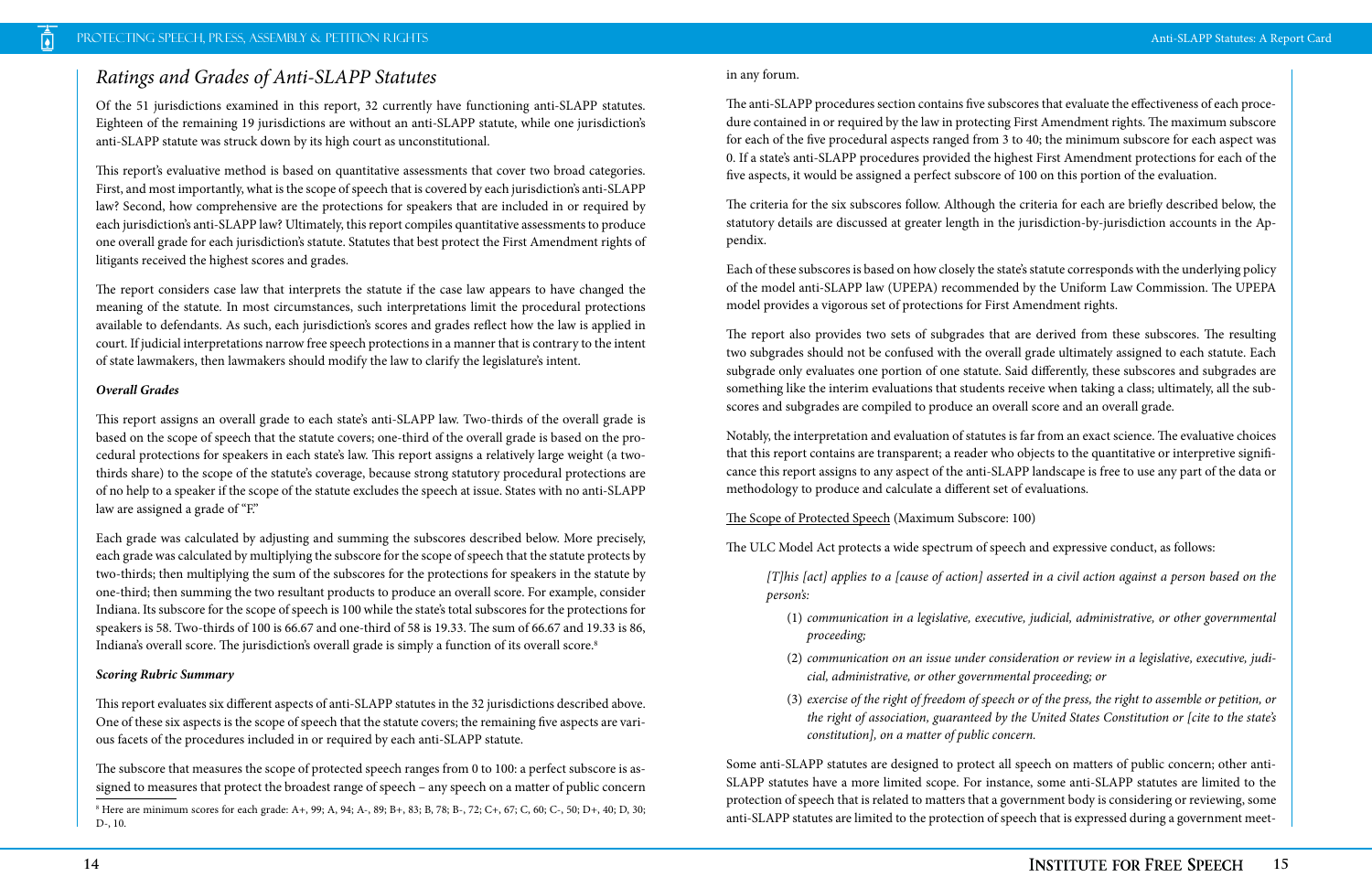ing or directly to a government body, and some anti-SLAPP statutes have an even more sharply limited domain.

Statutes with a broad scope of coverage – those which specify that they protect all speech related to a "matter of public concern," "public issue," or an "issue of public interest" – received the maximum subscore of 100 points in this category.

However, the scope of coverage of some anti-SLAPP statutes is smaller.

- Because Georgia courts sometimes read its anti-SLAPP statute narrowly (despite the statute's internal instruction that it should be read broadly), that statute received a subscore of 97 in this category.
- • Because several statutes contain narrow content-related exemptions from its broad protections, those statutes each received a subscore of 90 points.
- The Arkansas statute appears to provide broad coverage for speech, but a more restrictive judicial interpretation is possible. To date, there is no case law that analyzes the scope of speech protected by the law; therefore, the statute received a subscore of 70 points.
- Because Florida's statute protects both statements made before a governmental entity and statements made in connection with created texts, such as books, plays, news articles, and movies, that statute received a subscore of 65.
- • Maryland's brief and unusually worded law also limits the amount of speech potentially covered. It defines a SLAPP suit in part as one that is "[b]rought in bad faith" and "[i]ntended to inhibit or inhibits the exercise of rights under the First Amendment." In effect, this standard narrows the scope of speech protected by the law. As such, the law received a subscore of 50 points.
- The Maine and Massachusetts statutes generally confine their reach to matters involving government action, but also include speech that is "reasonably likely" to encourage government consideration or review; these states each received a subscore of 30.
- The Illinois statute confines its reach to matters involving government action and received a subscore of 20 points.
- Arizona's statute covers two domains: it protects both speech that is made as part of an initiative, referendum, or recall effort and speech that is made before a governmental (but non-judicial) body in connection with an issue under review or consideration for the purpose of influencing a governmental action, decision, or result. That statute received a subscore of 15.
- Missouri and New Mexico's statutes only protect "conduct or speech undertaken or made in connection with a public hearing or public meeting;" those statutes received a subscore of 10.
- Similarly, Hawaii's statute only applies to lawsuits that are "solely based" on "public participation before a governmental body; that statute received a subscore of 10.

• Three states' anti-SLAPP laws only protect speech in even narrower domains. The Delaware and Nebraska statutes only apply to speech by public applicants, permittees, and those materially connected to the entitlement at issue, and the Pennsylvania statute is limited to the protection of statements related to environmental laws and regulations. Those statutes each received sub-

> A few statutes do not suspend proceedings or discovery, but they may have the effect of limiting discovery by requiring the court to schedule an expedited anti-SLAPP hearing

• Utah's statute is confined to lawsuits that (a) target acts that are performed while participating in the process of government and (b) are done primarily to harass the defendant; that statute

- received a subscore of 7.
- scores of 3.

Anti-SLAPP Law Procedures (Maximum Sum of Five Subscores: 100)

These five subscores measure various features to protect First Amendment rights that are contained in or implied by anti-SLAPP statutes.

1) **Suspension of Court Proceedings Upon Anti-SLAPP Filing (Maximum Subscore: 20).** The ULC's UPEPA and several state statutes suspend all proceedings when an anti-SLAPP motion is filed; the statutes of many other jurisdictions with anti-SLAPP statutes suspend discovery once an anti-SLAPP motion is filed. If a jurisdiction's statute provides for a stay of all proceedings, it

• Statutes that only stay discovery, but not other proceedings, received a subscore of 18

• Maryland's statute allows the target of a SLAPP suit to file various motions which will impede discovery, but it is unclear from the statute whether the court must grant them;

- received a subscore of 20 points.
	- points.
	- upon the filing of such a motion; those statutes received subscores of 5.
	- its statute received a subscore of 10.
	- ceived a subscore of 2.
	- received subscores of 0.
- succeed if either:
	- *[cause of action]; or*

• Pennsylvania's statute provides for a stay of discovery only in the event that an anti-SLAPP motion is denied and the movant makes an interlocutory appeal; its statute re-

• Finally, the statutes of those jurisdictions that neither make provisions for suspension of discovery nor for an expedited hearing in the event of the filing of an anti-SLAPP motion

2) **The Burden of Proof Required to Defeat an Anti-SLAPP Motion (Maximum Subscore: 12).** In the event that a relevant anti-SLAPP motion is filed, the ULC model requires that the motion

(A)*the responding party fails to establish a prima facie case as to each essential element of the*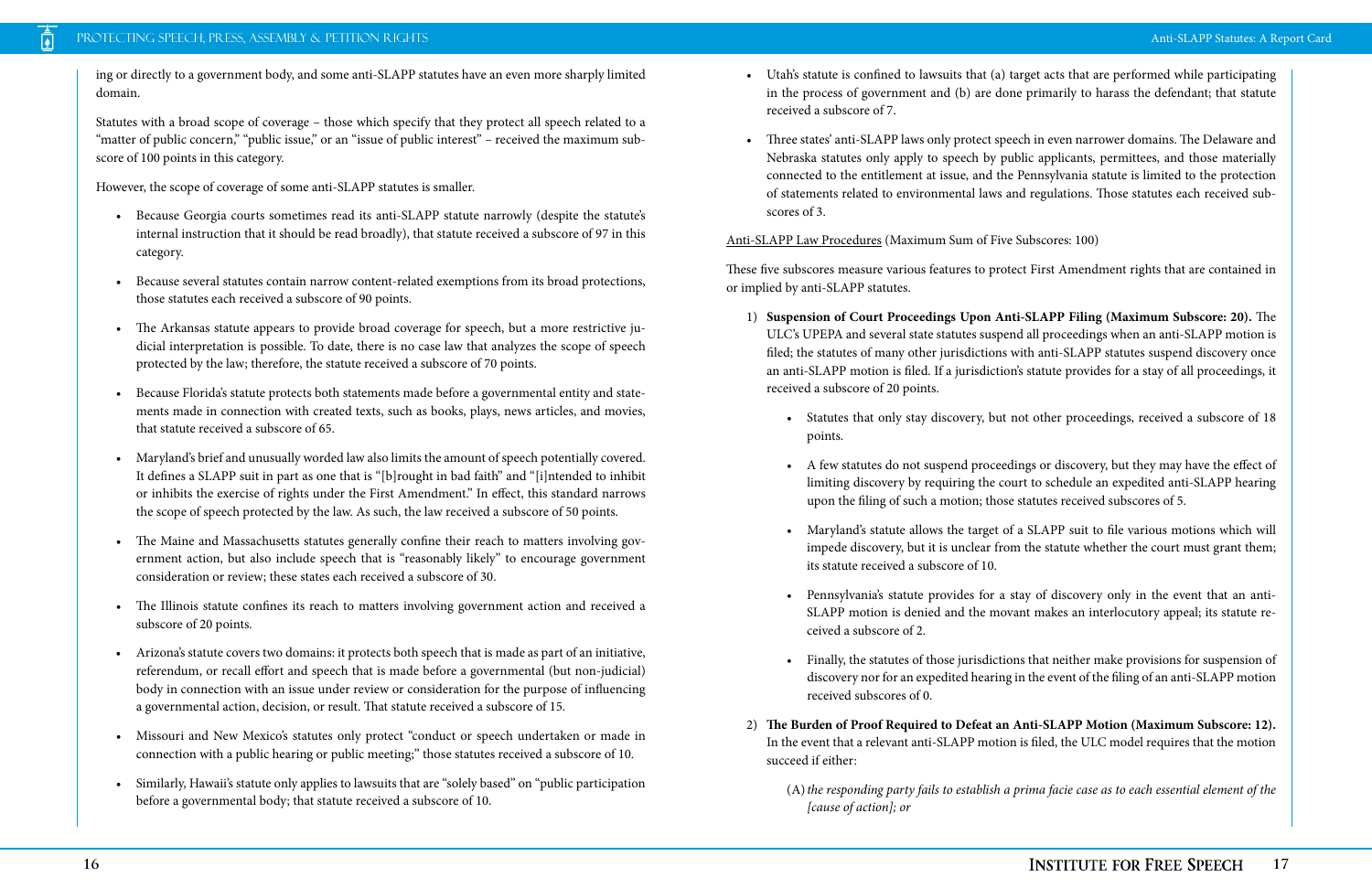(B) *the moving party establishes that:*

- (i) *the responding party failed to state a [cause of action] upon which relief can be granted; or*
- (ii) *there is no genuine issue as to any material fact and the moving party is entitled to judgment as a matter of law on the [cause of action] or part of the [cause of action].*

The ULC model and the statutes of many jurisdictions with strong anti-SLAPP laws impose a burden of proof on the plaintiff. In particular, the plaintiff must show the court that the original lawsuit was meritorious. The statutes of these jurisdictions received subscores of 12 points – the maximum subscore for this category.

- The statutes of a few states require or imply a response to an anti-SLAPP motion from the respondent, but do not appear to shift the burden of proof to the respondent during the motion's disposition. These statutes received subscores of 6 points.
- Four states place a relatively heavy burden of proof on the movant but appear to create no burden of proof for the respondent; these statutes received a subscore of 0.
- 3) **The Right of Immediate ("Interlocutory") Appeal (Maximum Subscore: 25).** An interlocutory appeal, speaking generally, is a request to a higher court to decide a particular issue immediately; such interlocutory appeals suspend other aspects of the litigation until the outcome of that particular issue is determined. The statutes of several states prioritize the decision of whether a lawsuit is appropriately disposed of with an anti-SLAPP motion by providing for interlocutory appeal of this question upon a trial court's disposition of the motion. Statutes that provide for an immediate right of appeal received the maximum subscore of 25 points in this category. If there is no right to an interlocutory appeal, the statute received a subscore of 0.
	- Although Missouri's statute appears to provide for rights of interlocutory appeal, its case law suggests that a court's denial of an anti-SLAPP motion is not itself appealable;<sup>9</sup> its statute, therefore, received a subscore of 5.
- 4) **Award of Costs and Attorney Fees (Maximum Subscore: 40).** The ULC Model Act and many jurisdictions' anti-SLAPP statutes provide for the mandatory award of costs and attorney fees to the successful anti-SLAPP movant. Such awards will appropriately deter SLAPP-related misbehavior. Statutes of jurisdictions that require this kind of cost- and fee-shifting received subscores of 40 points in this category.
	- • Other jurisdictions assign the court the option, not the requirement, of cost- and feeshifting in this circumstance; the statutes of those jurisdictions received subscores of 10.
	- Oklahoma's statute mandates the payment "attorney fees and other expenses" to movants "as justice and equity may require." Because state courts have to date interpreted feeshifting as mandatory, this clause appears to have little force. Oklahoma's statute there-

• Florida has an unusual "loser pays" rule on an anti-SLAPP motion; its statute received a subscore of 10, as this rule greatly discourages use of an anti-SLAPP motion.

• Other jurisdictions have no provision for cost- and fee-shifting; the statutes of those ju-

fore received a subscore of 38 points.10

- tion to award fees, that law received a subscore of 25.
- 
- risdictions received subscores of 0.
- category; statutes without such an instruction received subscores of 0.

• Since District of Columbia courts have said that jurisdiction's law provides a presump-

5) **Expansive Statutory Interpretation Instruction (Maximum Subscore: 3).** The ULC model and several jurisdictions' anti-SLAPP statutes provide guidance about interpretation of their own language: they instruct judges to read the anti-SLAPP statute itself "broadly" or "liberally." Statutes that contain this kind of interpretive instruction received subscores of 3 points in this

<sup>&</sup>lt;sup>9</sup> See the discussion of Missouri's law in the Appendix.

<sup>&</sup>lt;sup>10</sup> See the discussion of Oklahoma's law in the Appendix.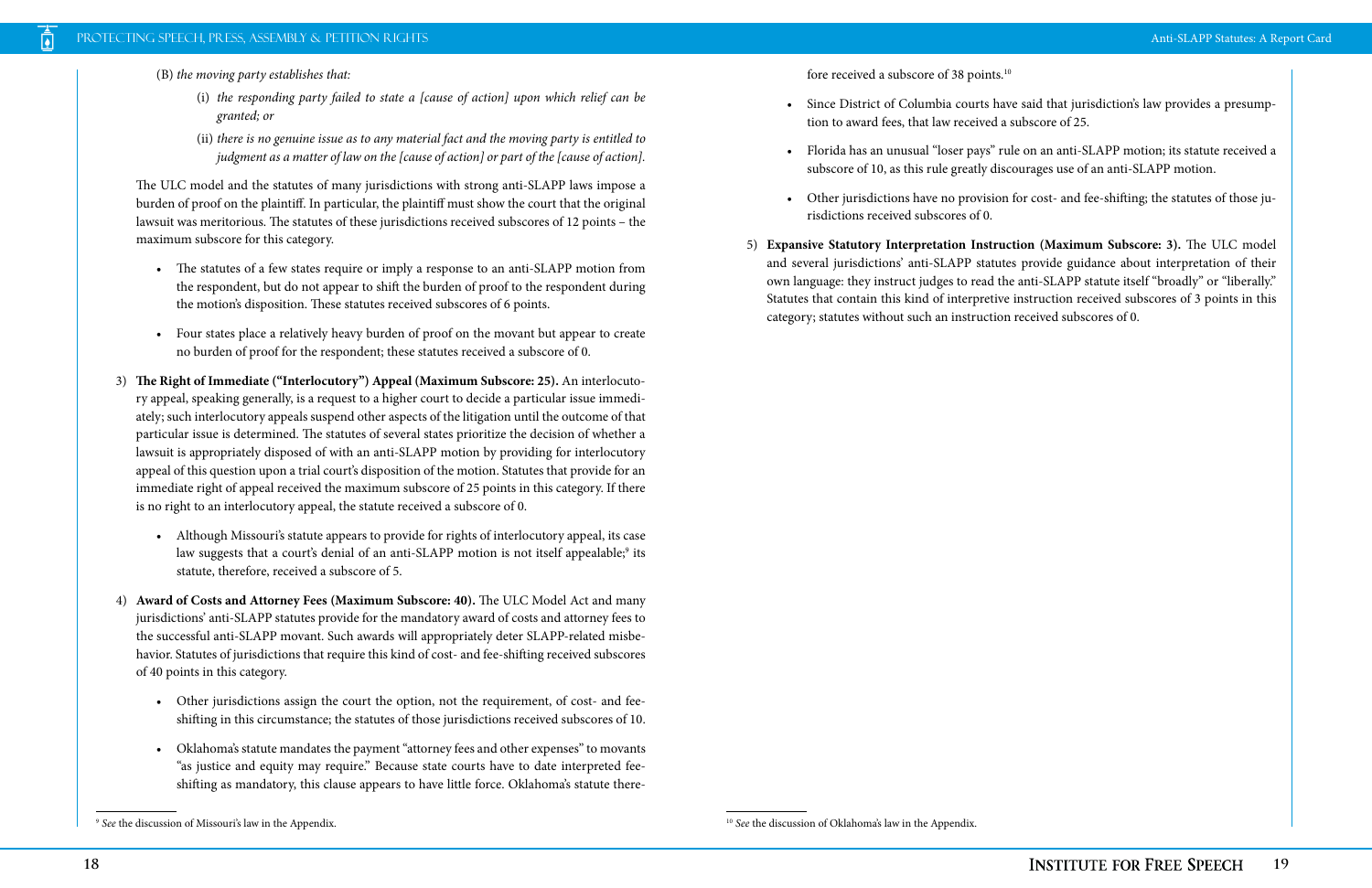# <span id="page-10-0"></span>*How Good Is My Jurisdiction's Anti-SLAPP Law?*

As explained above, this report assigns an overall grade to each jurisdiction's anti-SLAPP statute. Twothirds of the overall grade is based on the scope of speech the statute covers; one-third of the overall grade is based on the procedural protections for speakers in each state's law. States with no anti-SLAPP statute are assigned a grade of "F." The table contains the same overall grades and scores for the states as in the Summary of Results section, but the states are arranged in alphabetical rather than ranking order. The Scope of Protected Speech (Maximum Subscore: 100)

As explained previously, two-thirds of the overall grade is based on the scope of speech that the statute covers. That's because strong statutory procedural protections are of no help to a speaker if the scope of the statute excludes the speech at issue.

Statutes with a broad scope of coverage – those which specify that they protect all speech related to a "matter of public concern," a "public issue," or an "issue of public interest" - received the maximum subscore of 100 points in this category.

Here's how each jurisdiction scores on this portion of the evaluation.

### *The Scope of Protected Speech* ( $\overline{I}$

| Jurisdiction         | Overall          | Overall                 |
|----------------------|------------------|-------------------------|
|                      | <b>Points</b>    | Grade                   |
| Alabama              | $\boldsymbol{0}$ | F                       |
| Alaska               | $\overline{0}$   | F                       |
| Arizona              | 29               | D-                      |
| Arkansas             | 61               | $\overline{\mathsf{C}}$ |
| California           | 99               | $A+$                    |
| Colorado             | 82               | B                       |
| Connecticut          | 83               | $B+$                    |
| Delaware             | 11               | D-                      |
| District of Columbia | 78               | $\bf{B}$                |
| Florida              | 50               | $C -$                   |
| Georgia              | 98               | $\overline{A}$          |
| Hawaii               | 39               | D                       |
| Idaho                | $\overline{0}$   | F                       |
| Illinois             | 46               | $D+$                    |
| Indiana              | 86               | $B+$                    |
| Iowa                 | $\overline{0}$   | F                       |
| Kansas               | 93               | $A-$                    |
| Kentucky             | $\overline{0}$   | F                       |
| Louisiana            | 90               | $A-$                    |
| Maine                | 33               | D                       |
| Maryland             | 37               | D                       |
| Massachusetts        | 43               | $D+$                    |
| Michigan             | $\mathbf{0}$     | $\mathbf F$             |
| Minnesota            | $\boldsymbol{0}$ | F                       |
| Mississippi          | $\mathbf{0}$     | $\mathbf F$             |
| Missouri             | 28               | $D-$                    |

| Jurisdiction   | Overall<br><b>Points</b> | Overall<br>Grade |
|----------------|--------------------------|------------------|
| Montana        | $\overline{0}$           | F                |
| Nebraska       | 11                       | $D-$             |
| Nevada         | 98                       | $\mathbf{A}$     |
| New Hampshire  | $\overline{0}$           | F                |
| New Jersey     | $\overline{0}$           | F                |
| New Mexico     | 32                       | D                |
| New York       | 91                       | $A-$             |
| North Carolina | $\overline{0}$           | F                |
| North Dakota   | $\overline{0}$           | F                |
| Ohio           | $\overline{0}$           | F                |
| Oklahoma       | 98                       | $\mathbf{A}$     |
| Oregon         | 91                       | $A-$             |
| Pennsylvania   | 26                       | $D-$             |
| Rhode Island   | 81                       | B                |
| South Carolina | $\overline{0}$           | F                |
| South Dakota   | $\overline{0}$           | F                |
| Tennessee      | 98                       | $\mathbf{A}$     |
| <b>Texas</b>   | 93                       | $A -$            |
| Utah           | 22                       | $D-$             |
| Vermont        | 98                       | $\mathbf{A}$     |
| Virginia       | 70                       | $C+$             |
| Washington     | 93                       | $A -$            |
| West Virginia  | $\boldsymbol{0}$         | F                |
| Wisconsin      | $\overline{0}$           | F                |
| Wyoming        | $\mathbf{0}$             | F                |

| Jurisdiction         | Covered<br>Speech<br><b>Points</b> | Covered<br>Speech<br>Subgrade | Jurisdiction   | Covered<br>Speech<br><b>Points</b> | Covered<br>Speech<br>Subgrade |
|----------------------|------------------------------------|-------------------------------|----------------|------------------------------------|-------------------------------|
| Alabama              | $\overline{0}$                     | $\mathbf{F}$                  | Montana        | $\overline{0}$                     | $\mathbf{F}$                  |
| Alaska               | $\theta$                           | F                             | Nebraska       | 3                                  | F                             |
| Arizona              | 15                                 | $D-$                          | Nevada         | 100                                | $A+$                          |
| Arkansas             | 70                                 | $C+$                          | New Hampshire  | $\overline{0}$                     | $\mathbf{F}$                  |
| California           | 100                                | $A+$                          | New Jersey     | $\overline{0}$                     | F                             |
| Colorado             | 75                                 | $B -$                         | New Mexico     | 10                                 | $D-$                          |
| Connecticut          | 90                                 | $A-$                          | New York       | 100                                | $A+$                          |
| Delaware             | $\overline{3}$                     | $\mathbf{F}$                  | North Carolina | $\overline{0}$                     | $\mathbf{F}$                  |
| District of Columbia | 90                                 | $A-$                          | North Dakota   | $\overline{0}$                     | $\mathbf{F}$                  |
| Florida              | 65                                 | $\overline{C}$                | Ohio           | $\overline{0}$                     | F                             |
| Georgia              | 97                                 | $\mathbf{A}$                  | Oklahoma       | 100                                | $A+$                          |
| Hawaii               | 10                                 | $D-$                          | Oregon         | 100                                | $A+$                          |
| Idaho                | $\theta$                           | $\mathbf{F}$                  | Pennsylvania   | $\overline{3}$                     | $\mathbf{F}$                  |
| Illinois             | 20                                 | $D-$                          | Rhode Island   | 90                                 | $A-$                          |
| Indiana              | 100                                | $A+$                          | South Carolina | $\overline{0}$                     | $\mathbf{F}$                  |
| Iowa                 | $\theta$                           | $\mathbf{F}$                  | South Dakota   | $\overline{0}$                     | $\mathbf{F}$                  |
| Kansas               | 90                                 | $A-$                          | Tennessee      | 100                                | $A+$                          |
| Kentucky             | $\theta$                           | $\mathbf{F}$                  | <b>Texas</b>   | 90                                 | $A-$                          |
| Louisiana            | 100                                | $A+$                          | Utah           | $\overline{7}$                     | $\mathbf{F}$                  |
| Maine                | 30                                 | D                             | Vermont        | 100                                | $A+$                          |
| Maryland             | 50                                 | $C-$                          | Virginia       | 100                                | $A+$                          |
| Massachusetts        | 30                                 | D                             | Washington     | 90                                 | $A-$                          |
| Michigan             | $\mathbf{0}$                       | $\mathbf{F}$                  | West Virginia  | $\overline{0}$                     | $\mathbf{F}$                  |
| Minnesota            | $\overline{0}$                     | $\mathbf{F}$                  | Wisconsin      | $\overline{0}$                     | F                             |
| Mississippi          | $\overline{0}$                     | F                             | Wyoming        | $\overline{0}$                     | $\mathbf{F}$                  |
| Missouri             | 10                                 | $D-$                          |                |                                    |                               |

| Two-Thirds of Overall Grade) |  |
|------------------------------|--|
|------------------------------|--|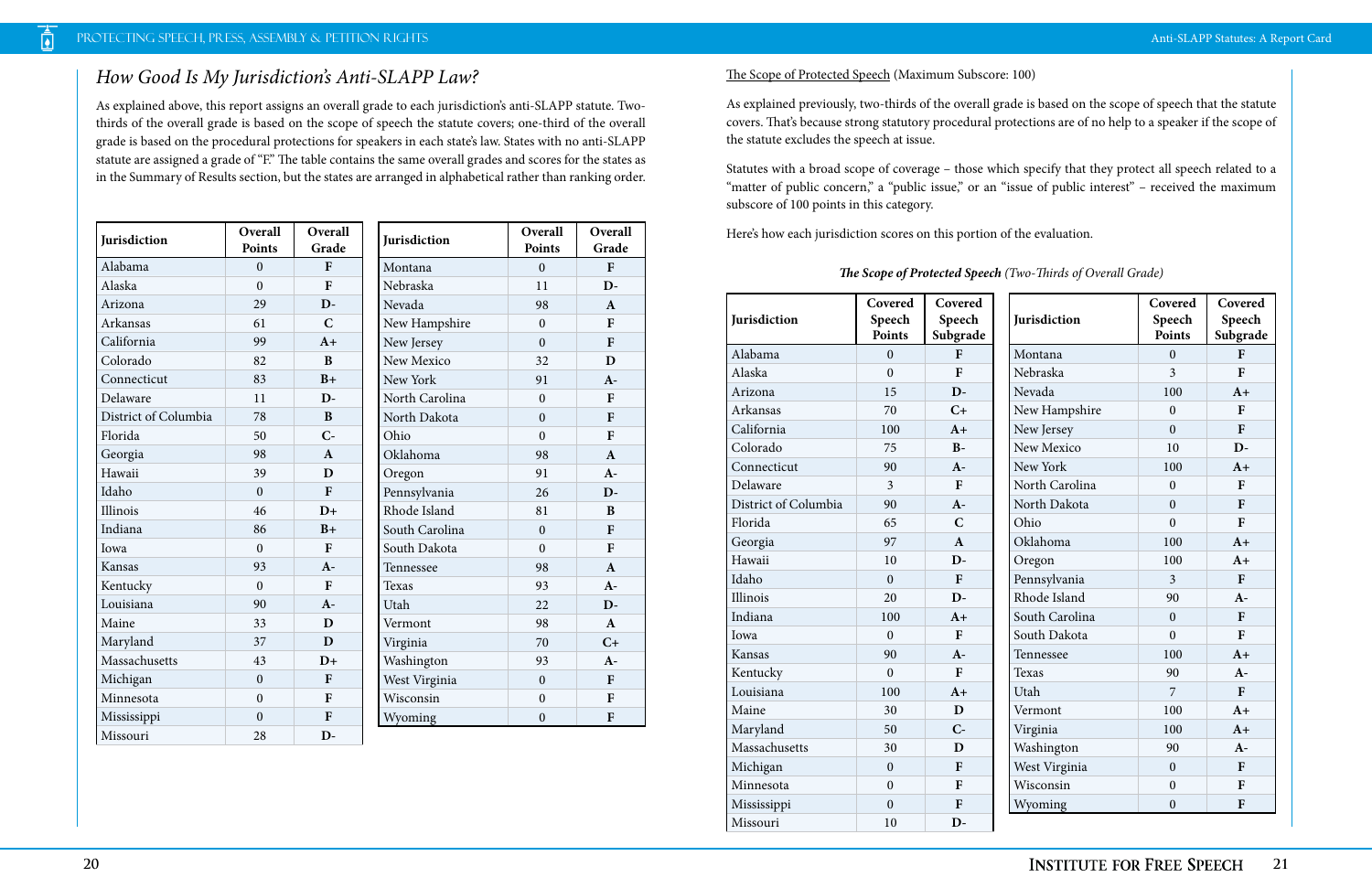Anti-SLAPP Law Procedures (Maximum Sum of Five Subscores: 100)

As explained previously, one-third of each statute's overall grade is based on how well the procedural protections in each state's law safeguard First Amendment rights. For each jurisdiction, the five subscores that measure procedural protections are summed together to produce an overall procedural rating.

The criteria and maxima for these five subscores follow (See the Policy Choices and Consequences of [Anti-SLAPP Statutes](#page-4-0) section for more information on these procedures.):

- • Suspension of Court Proceedings Upon an Anti-SLAPP Motion (20 points)
- • Burden of Proof on Plaintiff to Defeat an Anti-SLAPP Motion (12 points)
- • Right to an Immediate (Interlocutory) Appeal (25 points)
- • Award of Costs and Attorney Fees (40 points)
- • Expansive Statutory Interpretation Instruction to Courts (3 points)

Here is a summary of each jurisdiction's subscores and subgrades for the procedural protections in their law.

| Jurisdiction         | <b>Total</b><br>Anti-SLAPP<br>Procedures<br>Points | Anti-SLAPP<br>Procedures<br>Subgrade | Jurisdiction   | <b>Total</b><br>Anti-SLAPP<br>Procedures<br>Points |
|----------------------|----------------------------------------------------|--------------------------------------|----------------|----------------------------------------------------|
| Alabama              | $\overline{0}$                                     | $\mathbf{F}$                         | Montana        | $\mathbf{0}$                                       |
| Alaska               | $\overline{0}$                                     | $\mathbf{F}$                         | Nebraska       | 27                                                 |
| Arizona              | 57                                                 | $C-$                                 | Nevada         | 95                                                 |
| Arkansas             | 42                                                 | $D+$                                 | New Hampshire  | $\mathbf{0}$                                       |
| California           | 98                                                 | $\mathbf{A}$                         | New Jersey     | $\overline{0}$                                     |
| Colorado             | 95                                                 | $\mathbf{A}$                         | New Mexico     | 76                                                 |
| Connecticut          | 70                                                 | $C+$                                 | New York       | 72                                                 |
| Delaware             | 27                                                 | $D-$                                 | North Carolina | $\mathbf{0}$                                       |
| District of Columbia | 55                                                 | $C-$                                 | North Dakota   | $\mathbf{0}$                                       |
| Florida              | 21                                                 | $D-$                                 | Ohio           | $\theta$                                           |
| Georgia              | 100                                                | $A+$                                 | Oklahoma       | 93                                                 |
| Hawaii               | 98                                                 | $\mathbf{A}$                         | Oregon         | 73                                                 |
| Idaho                | $\mathbf{0}$                                       | F                                    | Pennsylvania   | 73                                                 |
| Illinois             | 98                                                 | $\mathbf{A}$                         | Rhode Island   | 64                                                 |
| Indiana              | 58                                                 | $C -$                                | South Carolina | $\mathbf{0}$                                       |
| Iowa                 | $\mathbf{0}$                                       | $\mathbf{F}$                         | South Dakota   | $\mathbf{0}$                                       |
| Kansas               | 100                                                | $A+$                                 | Tennessee      | 95                                                 |
| Kentucky             | $\mathbf{0}$                                       | ${\bf F}$                            | Texas          | 98                                                 |
| Louisiana            | 70                                                 | $C+$                                 | Utah           | 53                                                 |
| Maine                | 40                                                 | $D+$                                 | Vermont        | 95                                                 |
| Maryland             | 10                                                 | $D-$                                 | Virginia       | 10                                                 |
| Massachusetts        | 70                                                 | $C+$                                 | Washington     | 100                                                |
| Michigan             | $\boldsymbol{0}$                                   | $\mathbf{F}$                         | West Virginia  | $\mathbf{0}$                                       |
| Minnesota            | $\mathbf{0}$                                       | ${\bf F}$                            | Wisconsin      | $\mathbf{0}$                                       |
| Mississippi          | $\boldsymbol{0}$                                   | $\mathbf{F}$                         | Wyoming        | $\overline{0}$                                     |
| Missouri             | 63                                                 | $\mathbf C$                          |                |                                                    |

*Anti-SLAPP Law Procedures (One-Third of Overall Grade)*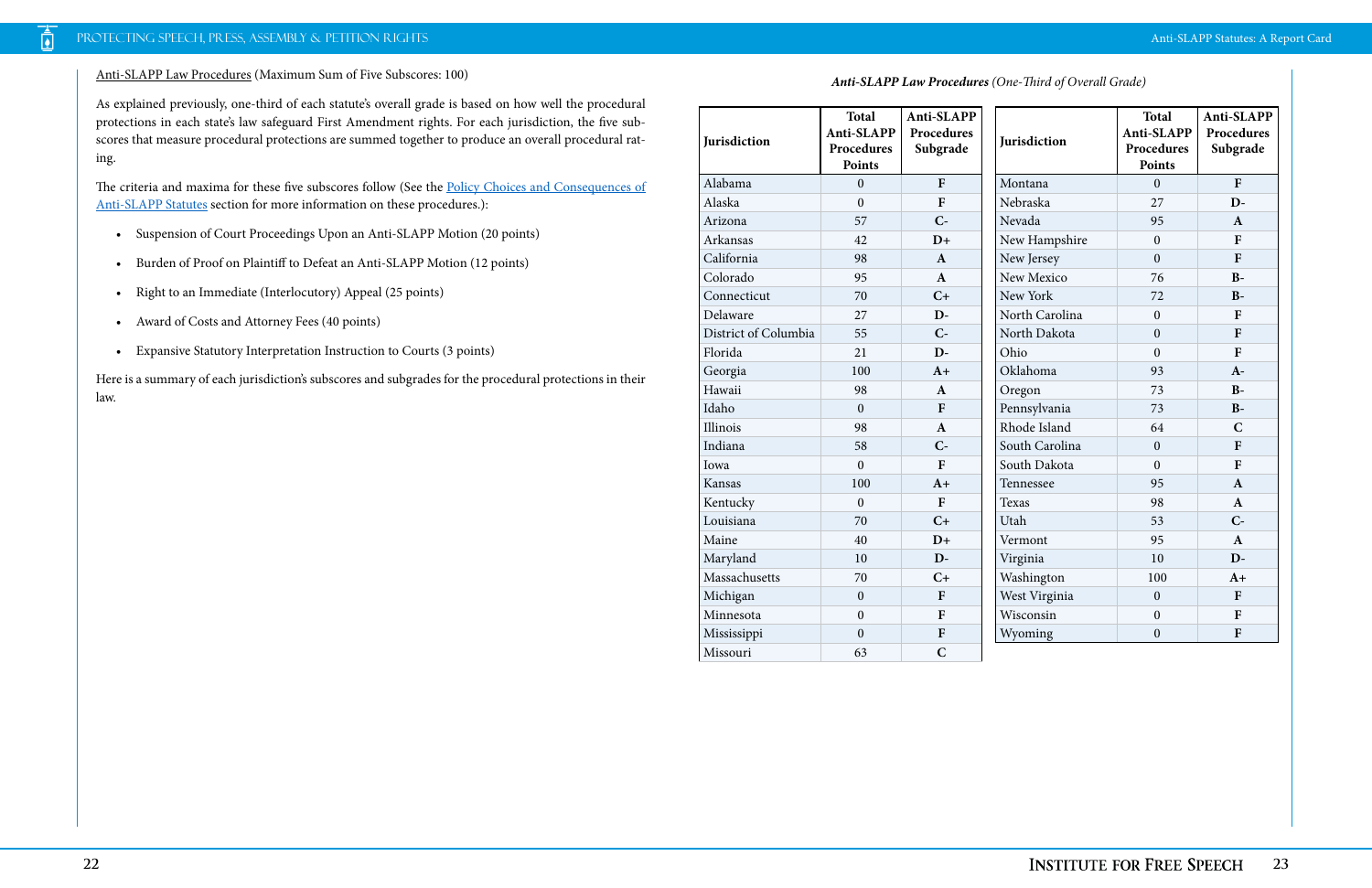<span id="page-12-0"></span>Here is a summary of the points earned for the procedural protections in each jurisdiction with an anti-SLAPP law: *How States With "D" Grades Can Improve*

Most of the states with D grades have a fundamental flaw in their anti-SLAPP statutes – namely, the scope of the statute covers too little speech. Eleven of the 12 states with "D" grades could improve their grades to "B-" or better simply by expanding the scope of their statutes to cover the same kinds of speech recommended by the Uniform Law Commission's Model Act. (In a nutshell, the Uniform Law Commission's model law protects any speech about a matter of public importance in any forum. The model is described at some length in a previous section.)

Eight of those 12 states would reach "B+" or better, including two "A+" grades and three "A-" grades. Every one of the 12 would achieve at least a "C+" by adopting the ULC model for the scope of speech covered.

|                      | <b>Anti-SLAPP Law Procedures</b>                                                                        |                                                           |                                                          |                       |                                                                                                  |                 |
|----------------------|---------------------------------------------------------------------------------------------------------|-----------------------------------------------------------|----------------------------------------------------------|-----------------------|--------------------------------------------------------------------------------------------------|-----------------|
| <b>Jurisdiction</b>  | <b>Suspension of Court Burden of Proof</b><br><b>Proceedings Upon</b><br>an Anti-SLAPP<br><b>Motion</b> | on Plaintiff to<br>Defeat an Anti-<br><b>SLAPP Motion</b> | Right to an<br><b>Immediate Appeal</b> and Attorney Fees | <b>Award of Costs</b> | <b>Expansive</b><br><b>Statutory</b><br>Interpretation<br><b>Instruction to</b><br><b>Courts</b> | <b>Subscore</b> |
| <b>ULC Model Law</b> | 20                                                                                                      | 12                                                        | 25                                                       | 40                    | 3                                                                                                | 100             |
| Arizona              | 5                                                                                                       | 12                                                        | $\mathbf{0}$                                             | 40                    | $\overline{0}$                                                                                   | 57              |
| <b>Arkansas</b>      | 20                                                                                                      | 12                                                        | $\mathbf{0}$                                             | 10                    | $\mathbf{0}$                                                                                     | 42              |
| California           | 18                                                                                                      | 12                                                        | 25                                                       | 40                    | $\overline{3}$                                                                                   | 98              |
| Colorado             | 18                                                                                                      | 12                                                        | 25                                                       | 40                    | $\mathbf{0}$                                                                                     | 95              |
| Connecticut          | 18                                                                                                      | $\overline{12}$                                           | $\boldsymbol{0}$                                         | 40                    | $\mathbf{0}$                                                                                     | 70              |
| Delaware             | 5                                                                                                       | $\overline{12}$                                           | $\boldsymbol{0}$                                         | 10                    | $\mathbf{0}$                                                                                     | 27              |
| District of Columbia | $\overline{18}$                                                                                         | $\overline{12}$                                           | $\mathbf{0}$                                             | $\overline{25}$       | $\mathbf{0}$                                                                                     | $\overline{55}$ |
| Florida              | 5                                                                                                       | 6                                                         | $\overline{0}$                                           | $\overline{10}$       | $\theta$                                                                                         | $\overline{21}$ |
| Georgia              | 20                                                                                                      | $\overline{12}$                                           | 25                                                       | 40                    | $\overline{3}$                                                                                   | 100             |
| Hawaii               | 18                                                                                                      | 12                                                        | 25                                                       | 40                    | $\overline{\mathbf{3}}$                                                                          | 98              |
| <b>Illinois</b>      | 18                                                                                                      | $\overline{12}$                                           | 25                                                       | 40                    | $\overline{\mathbf{3}}$                                                                          | 98              |
| Indiana              | 18                                                                                                      | $\mathbf{0}$                                              | $\mathbf{0}$                                             | 40                    | $\mathbf{0}$                                                                                     | 58              |
| Kansas               | $\overline{20}$                                                                                         | $\overline{12}$                                           | $\overline{25}$                                          | 40                    | $\overline{\mathbf{3}}$                                                                          | 100             |
| Louisiana            | 18                                                                                                      | 12                                                        | $\mathbf{0}$                                             | 40                    | $\mathbf{0}$                                                                                     | 70              |
| Maine                | $\overline{18}$                                                                                         | $\overline{12}$                                           | $\overline{0}$                                           | 10                    | $\theta$                                                                                         | $\overline{40}$ |
| Maryland             | 10                                                                                                      | $\mathbf{0}$                                              | $\overline{0}$                                           | $\mathbf{0}$          | $\mathbf{0}$                                                                                     | 10              |
| Massachusetts        | $\overline{18}$                                                                                         | $\overline{12}$                                           | $\mathbf{0}$                                             | $\overline{40}$       | $\mathbf{0}$                                                                                     | 70              |
| Missouri             | 18                                                                                                      | $\boldsymbol{0}$                                          | 5                                                        | 40                    | $\mathbf{0}$                                                                                     | 63              |
| Nebraska             | 5                                                                                                       | $\overline{12}$                                           | $\mathbf{0}$                                             | 10                    | $\mathbf{0}$                                                                                     | $\overline{27}$ |
| Nevada               | $\overline{18}$                                                                                         | 12                                                        | $\overline{25}$                                          | 40                    | $\mathbf{0}$                                                                                     | $\overline{95}$ |
| New Mexico           | 5                                                                                                       | 6                                                         | 25                                                       | 40                    | $\boldsymbol{0}$                                                                                 | 76              |
| New York             | $\overline{20}$                                                                                         | $\overline{12}$                                           | $\boldsymbol{0}$                                         | 40                    | $\overline{0}$                                                                                   | $\overline{72}$ |
| Oklahoma             | $\overline{18}$                                                                                         | $\overline{12}$                                           | 25                                                       | $\overline{38}$       | $\theta$                                                                                         | $\overline{93}$ |
| Oregon               | $\overline{18}$                                                                                         | $\overline{12}$                                           | $\overline{0}$                                           | $\overline{40}$       | $\overline{3}$                                                                                   | $\overline{73}$ |
| Pennsylvania         | $\overline{2}$                                                                                          | 6                                                         | $\overline{25}$                                          | $\overline{40}$       | $\mathbf{0}$                                                                                     | $\overline{73}$ |
| Rhode Island         | $\overline{18}$                                                                                         | 6                                                         | $\mathbf{0}$                                             | $\overline{40}$       | $\mathbf{0}$                                                                                     | $\overline{64}$ |
| Tennessee            | 18                                                                                                      | $\overline{12}$                                           | 25                                                       | 40                    | $\overline{0}$                                                                                   | $\overline{95}$ |
| Texas                | 18                                                                                                      | $\overline{12}$                                           | $\overline{25}$                                          | 40                    | $\overline{\mathbf{3}}$                                                                          | 98              |
| Utah                 | $\overline{18}$                                                                                         | $\overline{0}$                                            | 25                                                       | 10                    | $\mathbf{0}$                                                                                     | 53              |
| Vermont              | $\overline{18}$                                                                                         | $\overline{12}$                                           | 25                                                       | 40                    | $\mathbf{0}$                                                                                     | $\overline{95}$ |
| Virginia             | $\boldsymbol{0}$                                                                                        | $\boldsymbol{0}$                                          | $\boldsymbol{0}$                                         | 10                    | $\boldsymbol{0}$                                                                                 | 10              |
| Washington           | 20                                                                                                      | $\overline{12}$                                           | $\overline{25}$                                          | 40                    | $\overline{3}$                                                                                   | 100             |

#### *If States With "D" Grades Adopted the ULC Model on Speech Covered by the Law, Here's How Their Grades Would Rise*

|               | <b>Current Law</b>       |              | With ULC Model<br><b>Speech Coverage</b> |       |
|---------------|--------------------------|--------------|------------------------------------------|-------|
| Jurisdiction  | Overall<br><b>Points</b> | Grade        | Overall<br><b>Points</b>                 | Grade |
| Arizona       | 29                       | $\mathbf{D}$ | 86                                       | $B+$  |
| Delaware      | 11                       | $\mathbf{D}$ | 76                                       | $B-$  |
| Hawaii        | 39                       | D            | 99                                       | $A+$  |
| Illinois      | 46                       | $D+$         | 99                                       | $A+$  |
| Maine         | 33                       | D            | 80                                       | B     |
| Maryland      | 37                       | D            | 70                                       | $C+$  |
| Massachusetts | 43                       | $D+$         | 90                                       | $A -$ |
| Missouri      | 28                       | $\mathbf{D}$ | 88                                       | $B+$  |
| Nebraska      | 11                       | $\mathbf{D}$ | 76                                       | $B -$ |
| New Mexico    | 32                       | D            | 92                                       | $A-$  |
| Pennsylvania  | 26                       | $D-$         | 91                                       | $A-$  |
| Utah          | 22                       | $\mathbf{D}$ | 84                                       | $B+$  |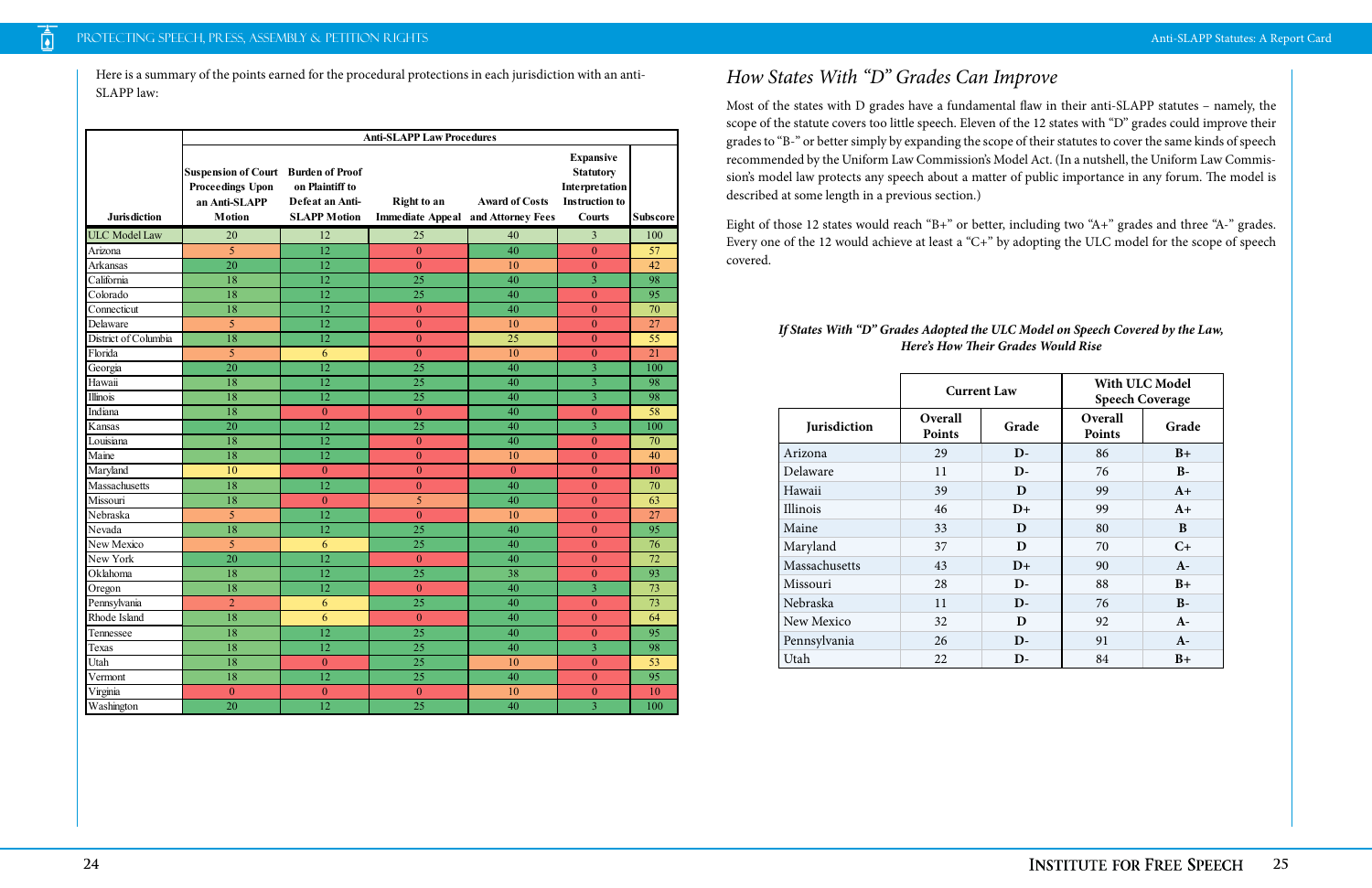# <span id="page-13-0"></span>*Appendix: A Jurisdiction-by-Jurisdiction Summary of Anti-SLAPP Statutes*

This section summarizes anti-SLAPP statutes across 51 jurisdictions in plain English. Summaries, by their nature, omit details; a reader who wants an exhaustive account of the operation of some anti-SLAPP statute will find that there is no substitute for a direct examination of the statutory text. These summaries attempt to provide a basis for the comparison of anti-SLAPP statutes across jurisdictions; they therefore use broad, functional language that may not capture some nuances in particular jurisdictional circumstances.

- For instance, this report uses the term "anti-SLAPP motion" broadly and functionally, although in some jurisdictions a more precise term – such as a motion to dismiss, a motion to strike, or a motion for summary judgment – would be more technically correct. Because this report's goal is a cross-jurisdictional comparison of the functions of and processes entailed by anti-SLAPP statutes, the report sometimes uses broader, more general terms or labels.<sup>11</sup>
- This report also uses the term "statute" functionally. In this report, a statute generally means the parts of the jurisdiction's legal code that determine the rights and powers of litigants that are affected by an anti-SLAPP motion, whether that code is lumped together in one place or scattered throughout statute books. When appropriate, however, this report also describes the effect of case law that appears to modify the function of the anti-SLAPP statute at issue.
- Notably, there is variance in the operation of anti-SLAPP laws that is outside the scope of this report. There are differences among the federal circuits as to whether state anti-SLAPP acts apply in the federal courts. At least three federal circuits have held that such laws do apply in federal courts; at least four federal circuits have held that they do not. This report does not analyze this important question.

Arizona's anti-SLAPP statute<sup>12</sup> covers two classes of statements: (1) statements that are "made as part of an initiative, referendum, or recall effort,"13 and (2) statements that are "made before or submitted to a legislative or executive body or any other governmental proceeding," "made in connection with an issue that is under consideration or review by a legislative or executive body or any other governmental proceeding," and "made for the purpose of influencing a governmental action, decision, or result." Its coverage is therefore confined to speech that pertains to an issue being considered in certain future elections or by a government body. Although the filing of an anti-SLAPP motion does not appear to suspend discovery or other aspects of litigation, the statute requires the court to give "calendar preference" to the action and to conduct an expedited hearing. An Arizona court shall grant a motion to dismiss under the statute unless the respondent shows that the movant's statements "did not contain any reasonable factual support or any arguable basis in law and that the moving party's acts caused actual compensable injury to the responding party." The statute does not appear to provide for interlocutory appeal of an

#### **Alabama**

Alabama appears to have no anti-SLAPP statute.

#### **Alaska**

Alaska appears to have no anti-SLAPP statute.

#### **Arizona**

| Overall | Subgrades         |                     |
|---------|-------------------|---------------------|
| Grade   | Covered<br>Speech | Anti-SLA<br>Procedu |
|         |                   |                     |



| Overall<br>Grade |                   | Subgrades           |
|------------------|-------------------|---------------------|
|                  | Covered<br>Speech | Anti-SLA<br>Procedu |
|                  |                   |                     |



# APP res

| Overall<br>Grade | Subgrades         |                     |
|------------------|-------------------|---------------------|
|                  | Covered<br>Speech | Anti-SL/<br>Procedu |
|                  |                   |                     |

<sup>&</sup>lt;sup>11</sup> Again, the use of broad terms to describe phenomena across jurisdictions may result in the occasional loss of precision. One notable instance of this lies in the scope of some anti-SLAPP statutes which have a domain limited to government actions. In some jurisdictions, however, the scope of government actions is defined so as to exclude judicial processes. *See*, *e.g*., *Crow v. Uintah Basin Elec. Telecomms.*, No. 2:09-CV-1010 TS, 2010 U.S. Dist. Lexis 129865 at \*18 (D. Utah Dec. 6, 2010).

<sup>&</sup>lt;sup>13</sup> However, Arizona case law suggests that statements made that allegedly violate state election law are not protected by the state's anti-SLAPP statute. *Tennenbaum v. Ariz. City Sanitary Dist.*, 799 F. Supp. 2d 1083 (D. Ariz. 2011).

<sup>12</sup> Ariz. Rev. Stat. Ann. §§ 12-751, 12-752.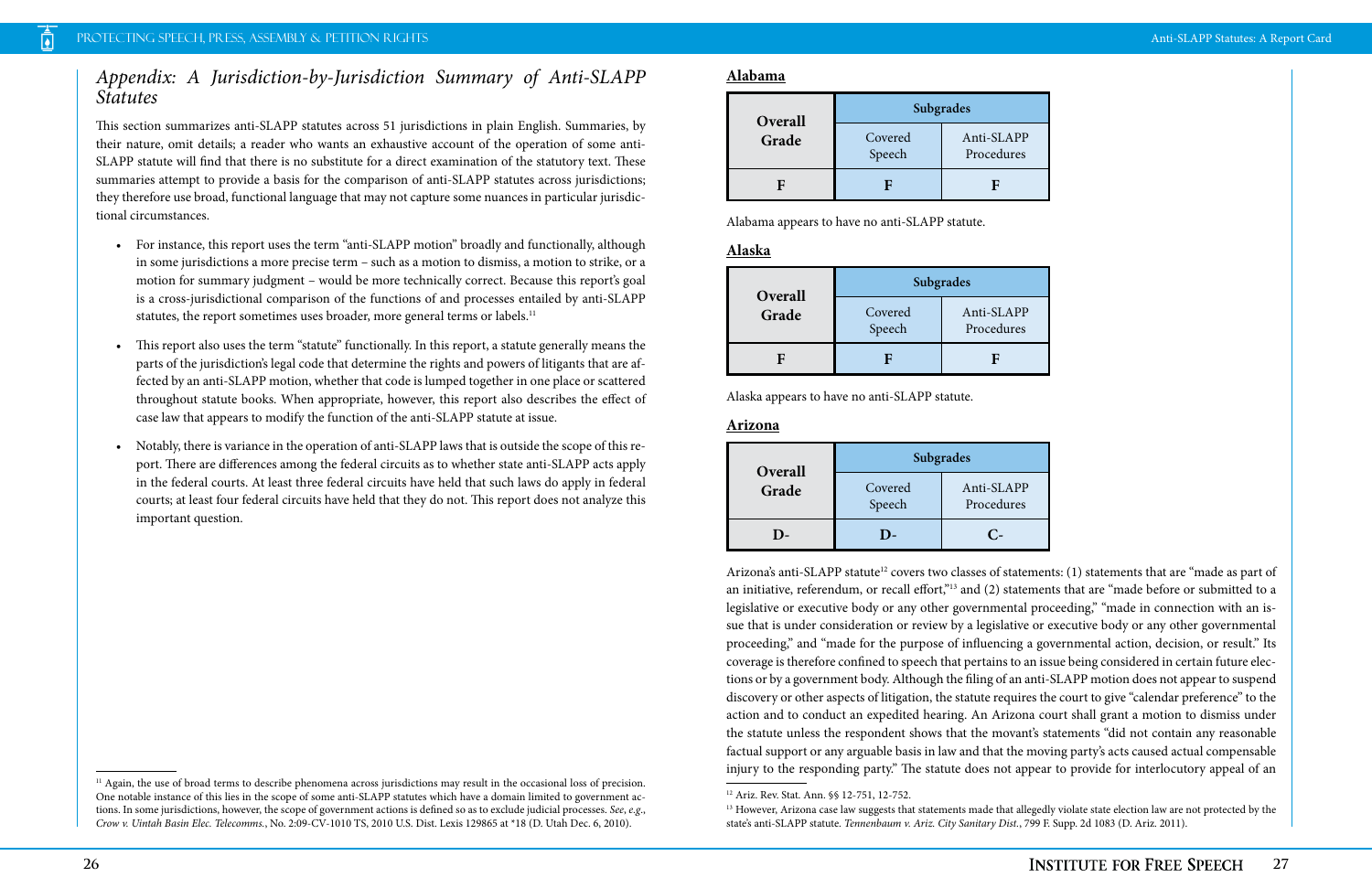order granting or denying an anti-SLAPP motion. A court must award costs and attorney fees to the prevailing movant on an anti-SLAPP motion; conversely, if the court finds that the motion is frivolous or solely intended to delay, it must award costs and attorney fees to the respondent.

#### **Arkansas**

Arkansas's anti-SLAPP statute,<sup>14</sup> the Citizen Participation in Government Act, protects both privileged communications (under the First Amendment) and the performance of acts in furtherance of the right to free speech and the right to petition government for a redress of grievances under the state or federal Constitutions in connection with an issue of public interest or concern. The acts that the statute covers include, but are not limited to, four classes of statements: (1) statements made before or to a legislative, executive, or judicial proceeding; (2) statements made to or before a proceeding authorized by a state or local government; (3) statements made in connection with an issue under consideration or review by a legislative, executive, or judicial body; and (4) statements made in connection with an issue under consideration or review before a proceeding authorized by a state or local government. Another provision also protects "All criticisms of the official acts of any and all public officers." Although discovery, pending hearings, and motions are stayed once an anti-SLAPP motion is filed, a court may nonetheless order that specified discovery or other hearings or motions may be conducted if good cause is shown. In the event that the anti-SLAPP statute governs the action, that statute requires the respondent to file a written verification under oath within ten days of the original filing that certifies that "(1) The party and his or her attorney of record, if any, have read the claim; (2) To the best of the knowledge, information, and belief formed after reasonable inquiry of the party or his or her attorney, the claim is well grounded in fact and is warranted by existing law or a good faith argument for the extension, modification, or reversal of existing law; (3) The act forming the basis for the claim is not a privileged communication; and (4) The claim is not asserted for any improper purpose such as to suppress the right of free speech or right to petition government of a person or entity, to harass, or to cause unnecessary delay or needless increase in the cost of litigation"; otherwise, the court will strike the claim. The statute does not provide for interlocutory appeal of an order granting or denying an anti-SLAPP motion. A court may award costs and attorney fees to the movant if the required certification is improperly verified.

California's anti-SLAPP statute<sup>15</sup> protects "any act ... in furtherance of the ... right of petition or free speech under the United States Constitution or the California Constitution in connection with a public issue."16 Although discovery is stayed once an anti-SLAPP motion is filed, a court may nonetheless order that specified discovery be conducted if good cause is shown. To prevail against an anti-SLAPP motion, the respondent must establish a probability of prevailing at trial. California case law suggests that this probability is established if the respondent demonstrates both that the complaint is legally sufficient and that it is supported by a sufficient prima facie showing of facts to sustain a favorable judgment.17 The statute provides for interlocutory appeal of an order granting or denying an anti-SLAPP motion. Except in narrow circumstances,<sup>18</sup> a court must award costs and attorney fees to the prevailing movant on an anti-SLAPP motion; conversely, if the court finds the motion to be frivolous or solely intended to cause unnecessary delay, then it must award costs and attorney fees to the prevailing respondent. The scope of California's anti-SLAPP statute was subsequently modified in minor respects;19 a detailed description of those modifications is beyond the scope of this summary. In general, the anti-SLAPP statute instructs courts to interpret the statute's language "broadly" – an instruction presumably designed to foil readings of the statute in a cramped or narrow way that would exclude marginal cases.

Colorado's anti-SLAPP statute<sup>20</sup> protects (1) statements made before a legislative, executive, or judicial body, (2) statements made before any legally authorized official proceeding, (3) statements made in connection with an issue under consideration or review by a legislative, executive, or judicial body, (4) statements made in connection with an issue under consideration or review by any legally authorized official

#### **California**

#### **Colorado**

 $APP$  $res$ 

 $P<sub>P</sub>$  $res$ 

| Overall | Subgrades         |                          |
|---------|-------------------|--------------------------|
| Grade   | Covered<br>Speech | Anti-SLAPP<br>Procedures |
|         |                   | । )∓                     |

| Overall<br>Grade | Subgrades         |                     |
|------------------|-------------------|---------------------|
|                  | Covered<br>Speech | Anti-SL/<br>Procedu |
| $A+$             | $A +$             |                     |

| Overall<br>Grade | Subgrades         |                     |
|------------------|-------------------|---------------------|
|                  | Covered<br>Speech | Anti-SLA<br>Procedu |
| R                | K-                |                     |

<sup>14</sup> Ark. Code Ann. § 16-63-501 through § 16-63-508.

<sup>15</sup> Cal. Civ. Proc. Code § 425.16 through § 425.18.

<sup>16</sup> California case law suggests that the 'commercial speech' exception to the anti-SLAPP statute is narrow in scope. *Simpson Strong-Tie Co., Inc. v. Gore*, 49 Cal. 4th 12, 230 P.3d 1117, 109 Cal. Rptr. 3d 329 (Cal. May 17, 2010).

<sup>17</sup> *Matson v. Dvorak*, 40 Cal. App. 4th 539, 46 Cal. Rptr. 2d 880 (Cal. Nov. 21, 1995).

<sup>18</sup> Cal. Civ. Proc. Code § 425.16 (c)(2).

<sup>&</sup>lt;sup>19</sup> Cal. Civ. Proc. Code § 425.17.

<sup>&</sup>lt;sup>20</sup> Col. Rev. Stat. Ann. § 13-20-1101.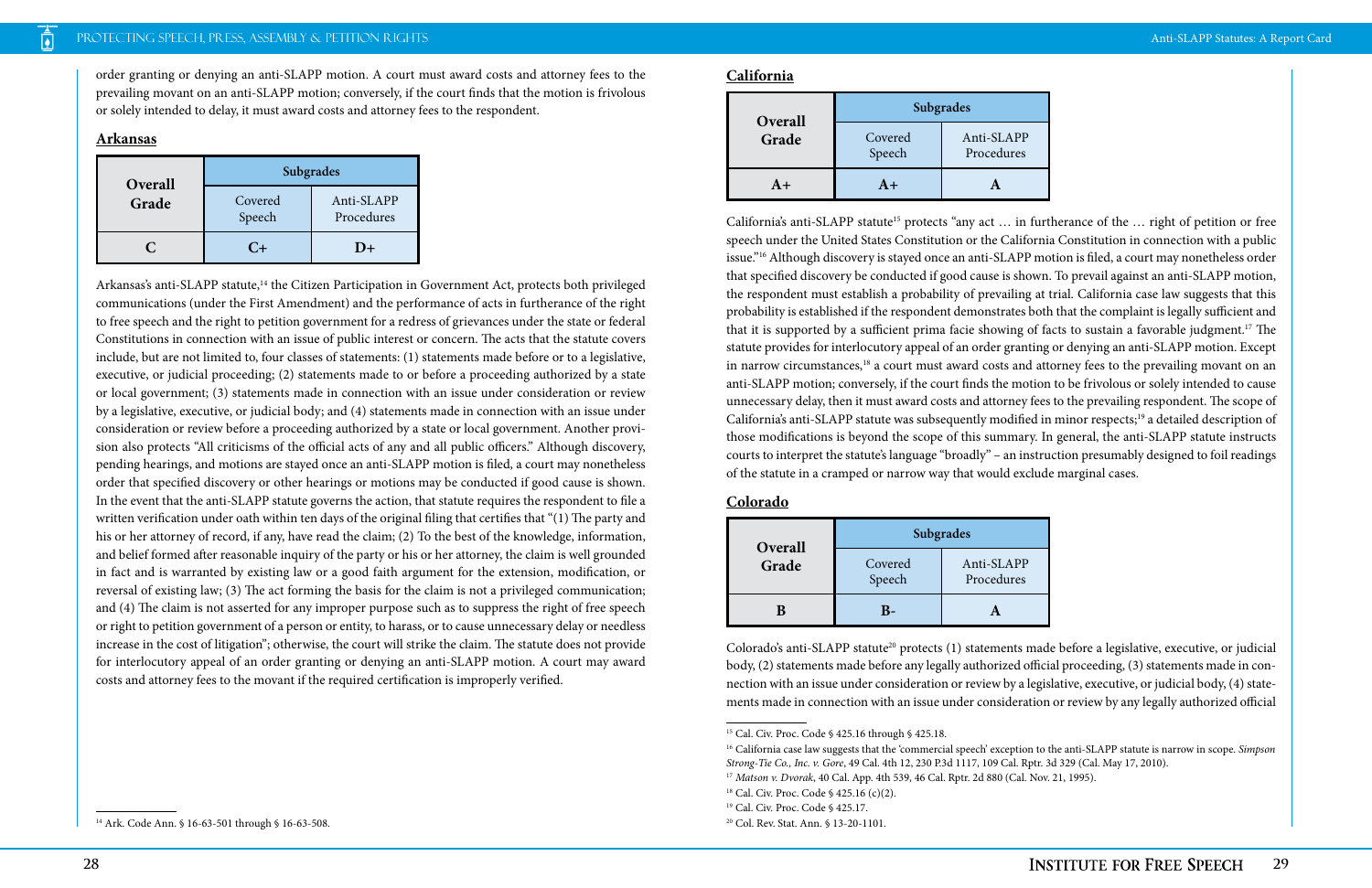proceeding, (5) statements made in public or in a public forum made in connection with an issue of public interest, and (6) any other conduct or communication that furthers rights of free speech or petition in connection with a public issue or an issue of public interest. (However, the statute also carves out several content-related exemptions from the broad principles stated above, such as those related to selling or leasing goods and services.) Although discovery is stayed once an anti-SLAPP motion is filed, a court may nonetheless order that specified discovery may be conducted if good cause is shown. In order to prevail against an anti-SLAPP motion, the respondent must establish that there is a reasonable likelihood of prevailing at trial. The statute provides for interlocutory appeal of an order granting or denying an anti-SLAPP motion. Generally, a court must award costs and attorney fees to the prevailing movant on an anti-SLAPP motion; conversely, if the court finds the motion to be frivolous or solely intended to cause unnecessary delay, then it must award costs and attorney fees to the prevailing respondent.

#### **Connecticut**

Connecticut's anti-SLAPP statute<sup>21</sup> protects statements that are based on the exercise of constitutional rights of free speech, petition, or association in connection to a matter of public concern. (However, because the statute defines a matter of public concern as an issue related to "(A) health or safety, (B) environmental, economic or community well-being, (C) the government, zoning and other regulatory matters, (D) a public official or public figure, or (E) an audiovisual work," this scope of coverage appears to exclude some kinds of speech.) Although discovery is stayed once an anti-SLAPP motion is filed, a court may nonetheless order that specified and limited discovery may be conducted upon its own motion or if good cause is shown. In order to prevail against an anti-SLAPP motion, the respondent must both provide the circumstances of the complaint with particularity and establish that there is probable cause to believe that the respondent will prevail at trial. The statute does not provide for a general right of interlocutory appeal of an anti-SLAPP motion: although it requires that any stay of discovery "shall remain in effect until the court grants or denies the special motion to dismiss and any interlocutory appeal thereof," this language presumably refers only to those special and unusual circumstances in which the movant is permitted an interlocutory appeal.<sup>22</sup> Generally, a court must award costs and attorney fees to the prevailing movant on an anti-SLAPP motion; conversely, if the court finds the motion to be frivolous or solely intended to cause unnecessary delay, then it must award costs and attorney fees to the prevailing respondent.

Delaware's anti-SLAPP statute<sup>23</sup> is relatively narrow in scope: it may only be used by a "public applicant" or permittee" (that is, someone who has applied for or received a zoning change, license, or other government entitlement) or someone who is materially connected to the entitlement. Furthermore, the anti-SLAPP claim must be materially related to the defendant's efforts to report on, rule on, challenge, or oppose the government entitlement at issue. The statute does not provide for the stay of discovery in the event of an anti-SLAPP filing, although the court must grant preference in the hearing of such a motion. To prevail against an anti-SLAPP motion, the respondent must establish that the cause of action has a substantial basis or is supported by a substantial argument for an extension, modification, or reversal of existing law. The statute does not provide for interlocutory appeal of an order granting or denying an anti-SLAPP motion. A defendant in an action that involves a public applicant or permittee may recover costs and attorney fees; punitive damages may only be recovered upon an additional demonstration that the action was motivated for the purpose of maliciously inhibiting the free exercise of speech, petition, or association rights. Conversely, the plaintiff in such an action may only recover damages by establishing with clear and convincing evidence that the communication was made with knowledge of its material falsity or with reckless disregard of whether it was materially false.

The District of Columbia's anti-SLAPP statute<sup>24</sup> protects (1) statements made in connection with an issue under consideration or review by a legislative, executive, or judicial body, or any other official proceeding authorized by law, (2) statements made in a place open to the public or in a public forum in connection with an issue of public interest, and (3) expressions and expressive conduct that involves petitioning the government or communicating with the public in connection with an "issue of public interest." (The statute expressly distinguishes between issues of public interest and issues of private or commercial interest; the statute protects speech about goods, products, or services in the marketplace, but not statements that are directed primarily towards protecting the speaker's commercial interests.)

#### **Delaware**

#### **District of Columbia**

 $APP$  $res$ 

 $P<sub>P</sub>$ res

| Overall<br>Grade | Subgrades         |                          |
|------------------|-------------------|--------------------------|
|                  | Covered<br>Speech | Anti-SLAPP<br>Procedures |
| $B+$             |                   | C+                       |

| Overall<br>Grade | Subgrades         |                     |
|------------------|-------------------|---------------------|
|                  | Covered<br>Speech | Anti-SL/<br>Procedu |
|                  | H                 |                     |

| Overall<br>Grade | Subgrades         |                     |
|------------------|-------------------|---------------------|
|                  | Covered<br>Speech | Anti-SLA<br>Procedu |
| K                |                   |                     |

<sup>21</sup> Conn. Gen. Stat. Ann. § 52-196a.

<sup>22</sup> *See State v. Kemah*, 289 Conn. 411, 423, n.13 (2008).

<sup>23</sup> Del. Code Ann. tit. 10, § 8136 through § 8138.

<sup>24</sup> D.C. Code § 16-5501 through § 16-5505.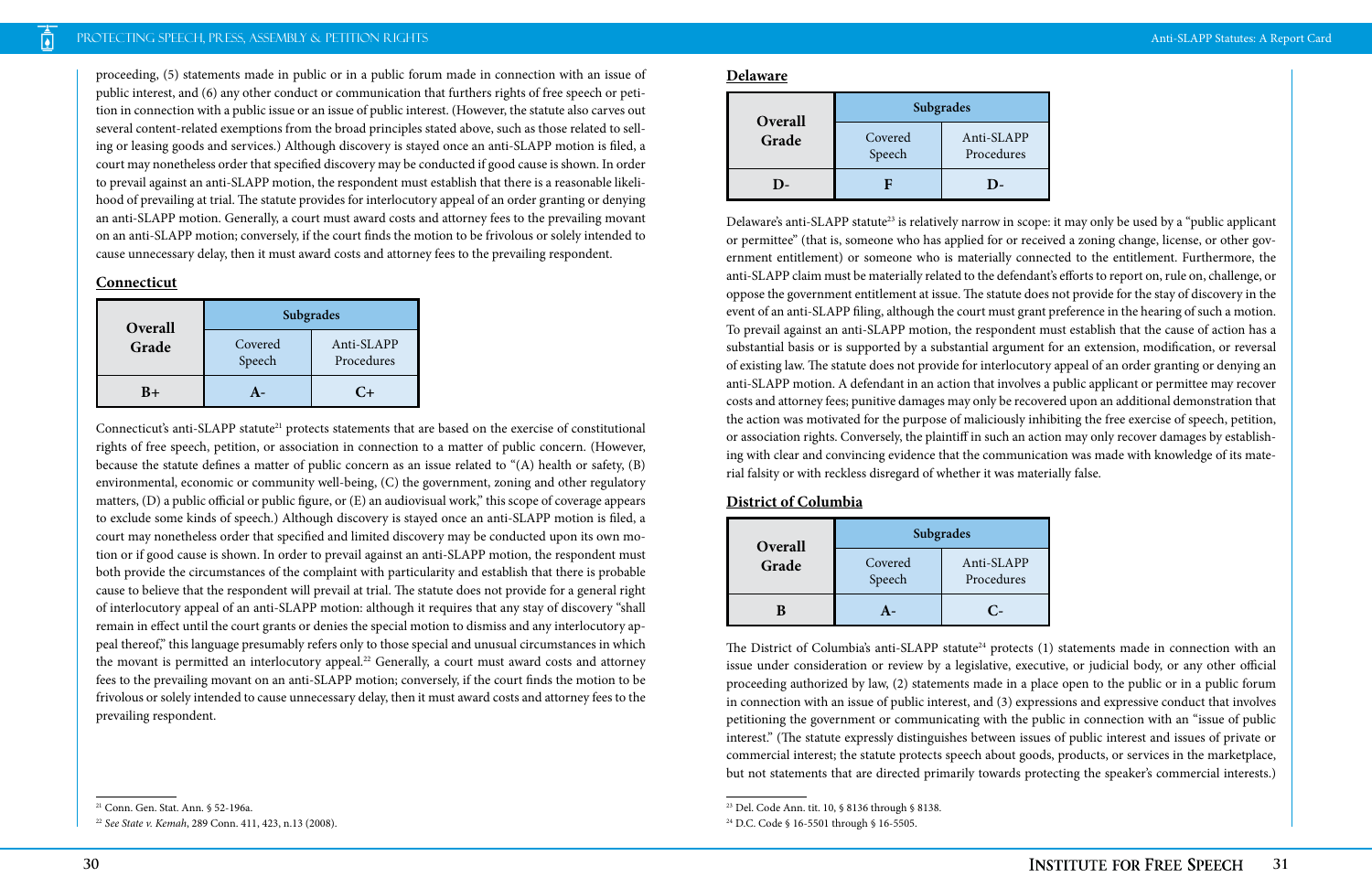Although discovery is stayed once an anti-SLAPP motion is filed, a court may nonetheless order that specified discovery may be conducted "when it appears likely that targeted discovery will enable the plaintiff to defeat the motion and that the discovery will not be unduly burdensome"; the court may condition this order upon a requirement that the plaintiff pay any expenses incurred by the defendant in responding to such discovery. In order to prevail against an anti-SLAPP motion, the respondent must establish that the claim is likely to succeed on the merits at trial. The statute does not provide for an interlocutory appeal of an order granting or denying an anti-SLAPP motion. The court may award costs and attorney fees to the prevailing movant on an anti-SLAPP motion; conversely, if the court finds the motion to be frivolous or solely intended to cause unnecessary delay, then it may award costs and attorney fees to the prevailing respondent.25

#### **Florida**

Florida's anti-SLAPP statute<sup>26</sup> protects (1) statements made before a governmental entity in connection with an issue under consideration or review by that entity and (2) statements made in or in connection with a "play, movie, television program, radio broadcast, audiovisual work, book, magazine article, musical work, news report, or other similar work." The statute does not provide for the stay of discovery in the event of an anti-SLAPP filing, although the court must set a hearing on the motion as soon as practicable; the hearing must be set at the earliest possible time after the filing of the response to the motion. The statute does not describe any special standard of proof that the respondent must meet in order to defeat the anti-SLAPP motion, nor does it provide for an interlocutory appeal of an order granting or denying an anti-SLAPP motion. The court must award costs and attorney fees to the prevailing party on an anti-SLAPP motion. Florida's statute also affects the rights of litigants in actions between homeowners and homeowners' associations in ways that are not central to this report.

#### **Georgia**

Georgia's anti-SLAPP statute<sup>27</sup> protects "(1) Any written or oral statement or writing or petition made before a legislative, executive, or judicial proceeding, or any other official proceeding authorized by law; (2) Any written or oral statement or writing or petition made in connection with an issue under consideration or review by a legislative, executive, or judicial body, or any other official proceeding authorized by law; (3) Any written or oral statement or writing or petition made in a place open to the public or a public forum in connection with an issue of public interest or concern; or (4) Any other conduct in furtherance of the exercise of the constitutional right of petition or free speech in connection with a public issue or an issue of public concern." (Georgia case law, however, suggests that the scope of the statute should be read narrowly,<sup>28</sup> despite the self-contained instruction that commands broad interpretation described at the end of this paragraph.) Although discovery, pending motions, and hearings are stayed once an anti-SLAPP motion is filed, a court may nonetheless order specified discovery, motions, or other action to be conducted, if good cause is shown. In the event that the respondent is a public figure, that respondent is also entitled to discovery on the sole issue of actual malice if that issue is relevant. To prevail against an anti-SLAPP motion, the respondent must establish a probability of prevailing at trial. The statute provides for interlocutory appeal of an order granting or denying an anti-SLAPP motion. The court must award costs and attorney fees related to the action to the prevailing movant on an anti-SLAPP motion. Conversely, if the court finds the motion to be frivolous or solely intended to cause unnecessary delay, then it must award costs and attorney fees related to the motion to the prevailing respondent. In general, the anti-SLAPP statute instructs courts that interpret its language to do so "broadly" – an instruction presumably designed to foil readings of the statute in a cramped or narrow way that would exclude marginal cases.

Hawaii's anti-SLAPP statute,<sup>29</sup> the Citizen Participation in Government Act, is relatively narrow in scope, as it only protects statements provided to a government body during a government proceeding. Discovery is suspended once an anti-SLAPP motion is filed. To prevail against an anti-SLAPP motion, the respondent must establish that, more likely than not, the claim is not covered by the anti-SLAPP statute. If the anti-SLAPP motion is denied, the movant has a right to an interlocutory appeal on the motion. The court must award damages to the successful anti-SLAPP movant, including (1) the greater of actual damages or \$5,000, (2) costs of suit, including expert fees and attorney fees, and (3) additional damages sufficient to deter repetition of the conduct and comparable conduct. In general, the anti-SLAPP statute instructs courts that interpret its language to do so "liberally" – an instruction presumably designed to foil readings of the statute in a cramped or narrow way that would exclude marginal cases.

#### **Hawaii**

 $PP$ es

|                  | Subgrades         |                          |
|------------------|-------------------|--------------------------|
| Overall<br>Grade | Covered<br>Speech | Anti-SLAPP<br>Procedures |
|                  |                   |                          |

| Overall | Subgrades         |                          |
|---------|-------------------|--------------------------|
| Grade   | Covered<br>Speech | Anti-SLAPP<br>Procedures |
|         |                   |                          |

| Overall<br>Grade |                   | Subgrades            |
|------------------|-------------------|----------------------|
|                  | Covered<br>Speech | Anti-SLA<br>Procedui |
| נ ו              |                   |                      |

<sup>25</sup> In *Doe v. Burke*, 133 A.3d 569, 578 (D.C. 2016), the court held that a successful SLAPP movant is entitled to "a presumptive award of reasonable attorney's fees," unless special circumstances would make that award unjust. <sup>26</sup> Fla. Stat. Ann. §§ 720.304, 768.295.

<sup>27</sup> Ga. Code. Ann. § 9-11-11.1.

<sup>28</sup> *Berryhill v. Ga. Cmty. Support & Solutions, Inc.*, 281 Ga. 439, 638 S.E.2d 278 (Ga. Nov. 28, 2006).

<sup>29</sup> Haw. Rev. Stat. § 634F-1 through § 634F-4.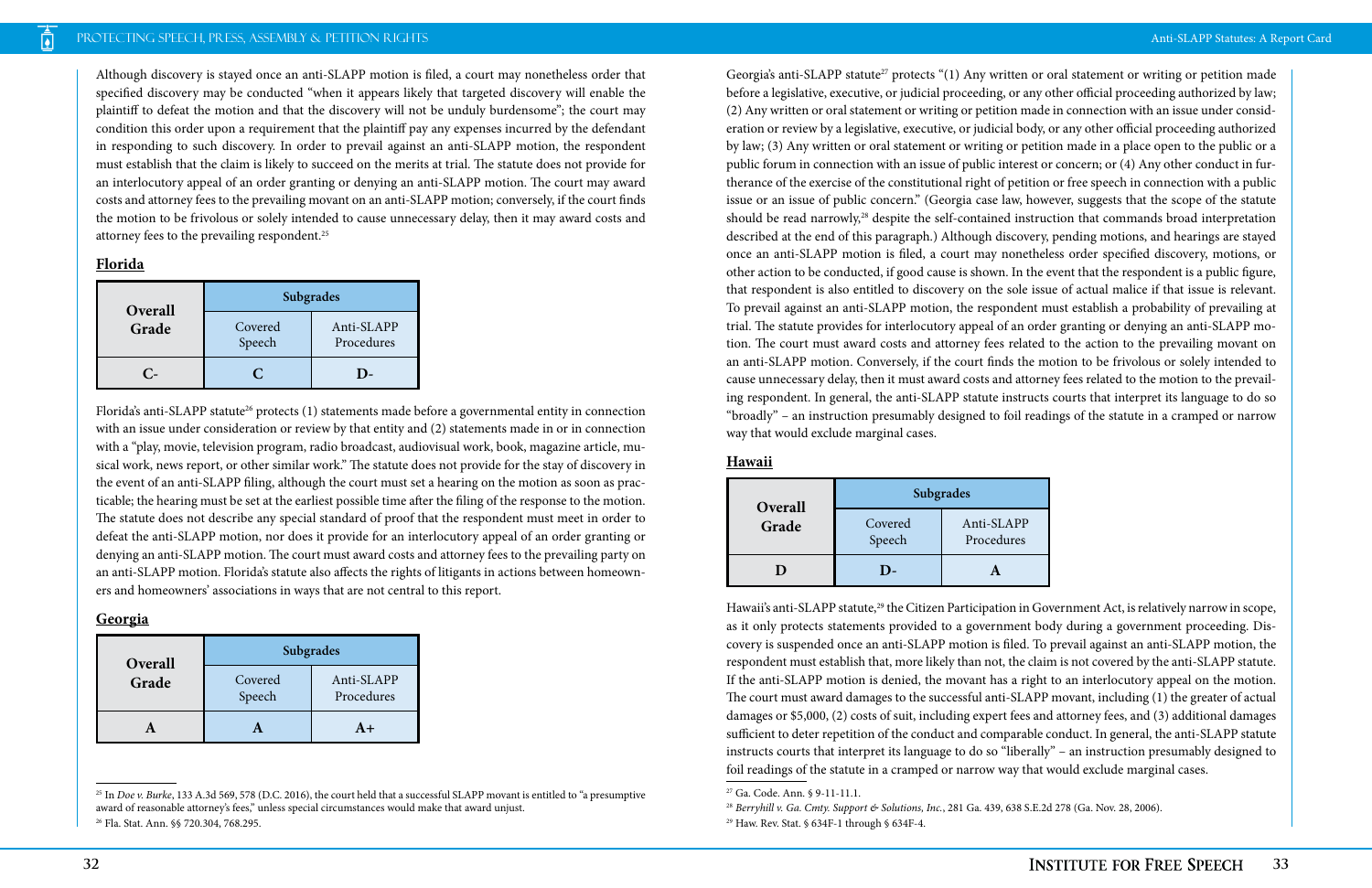Idaho appears to have no anti-SLAPP statute.

#### **Illinois**

Illinois's anti-SLAPP statute,<sup>30</sup> the Citizen Participation Act, protects any act that furthers the rights of petition, speech, association, or participation in government, unless those acts are not genuinely aimed at procuring favorable government action, result, or outcome. (Illinois case law suggests that the statute operates only on meritless or retaliatory claims with no other basis that are "solely based on" protected speech.<sup>31</sup>) Although discovery is suspended once an anti-SLAPP motion is filed, a court may nonetheless order that discovery may be conducted on the issue of whether the anti-SLAPP statute provides immunity to the movant if good cause is shown. To prevail against an anti-SLAPP motion, the respondent must produce clear and convincing evidence that the acts of the movants are not immunized from liability (or are not in furtherance of acts immunized from liability) by the anti-SLAPP statute. The statute requires the appellate court to expedite the movant's appeal on the motion, whether interlocutory or not. This right of appeal covers both the trial court's denial of an anti-SLAPP motion and its failure to rule on an anti-SLAPP motion. The court must award costs and attorney fees to the prevailing movant on an anti-SLAPP motion. In general, the anti-SLAPP statute instructs courts that interpret its language to do so "liberally" – an instruction presumably designed to foil readings of the statute in a cramped or narrow way that would exclude marginal cases.

> Kansas's anti-SLAPP statute,<sup>34</sup> the Public Speech Protection Act, protects the right of free speech, the right of petition, and the right of association. (However, the statute carves out several content-related

**Idaho**

| Overall | Subgrades         |                          |
|---------|-------------------|--------------------------|
| Grade   | Covered<br>Speech | Anti-SLAPP<br>Procedures |
|         |                   | н                        |

#### **Indiana**

#### **Iowa**

Iowa appears to have no anti-SLAPP statute.

#### **Kansas**

| APP  |  |
|------|--|
| ires |  |

| $\overline{APP}$ |  |
|------------------|--|
| res              |  |
|                  |  |
|                  |  |
|                  |  |

| Overall |                   | Subgrades                |
|---------|-------------------|--------------------------|
| Grade   | Covered<br>Speech | Anti-SLAPP<br>Procedures |
|         |                   |                          |

| Overall |                   | Subgrades                |
|---------|-------------------|--------------------------|
| Grade   | Covered<br>Speech | Anti-SLAPP<br>Procedures |
| $B+$    | $A+$              |                          |

Indiana's anti-SLAPP statute<sup>32</sup> protects acts in furtherance of rights both to free speech and to petition in connection with a public issue or an issue of public interest. The filing of an anti-SLAPP motion stays all discovery proceedings, except for discovery relevant to the motion. The anti-SLAPP movant must state with specificity how the anti-SLAPP statute protects the movant's actions; that motion will be granted if the movant proves, by a preponderance of the evidence, that the actions in question are lawful and that they fall within the scope of the anti-SLAPP statute. Although the statute is silent on the right to interlocutory appeal if an anti-SLAPP motion is denied, the movant may appeal the matter if the court fails to act on the anti-SLAPP motion within 30 days. The court must award costs and attorney fees to the prevailing movant on an anti-SLAPP motion, although Indiana case law suggests that the movant is entitled to fee-shifting only if the original action is brought primarily to chill the exercise of First Amendment rights.<sup>33</sup>

| Overall |                   | Subgrades                |
|---------|-------------------|--------------------------|
| Grade   | Covered<br>Speech | Anti-SLAPP<br>Procedures |
|         |                   |                          |

| Overall |                   | Subgrades           |
|---------|-------------------|---------------------|
| Grade   | Covered<br>Speech | Anti-SLA<br>Procedu |
|         |                   |                     |



<sup>30</sup> 735 Ill. Comp. Stat. 110/15 through 110/99.

<sup>31</sup> *Sandholm v. Kuecker*, 962 N.E.2d 418, 2012 IL 111443 (Ill. Jan. 20, 2012).

<sup>32</sup> Ind. Code § 34-7-7-1 through § 34-7-7-10.

<sup>33</sup> *Hamilton v. Prewett*, 860 N.E.2d 1234 (Ind. Ct. App. Feb. 6, 2007).

<sup>34</sup> Kan. Stat. Ann § 60-5320.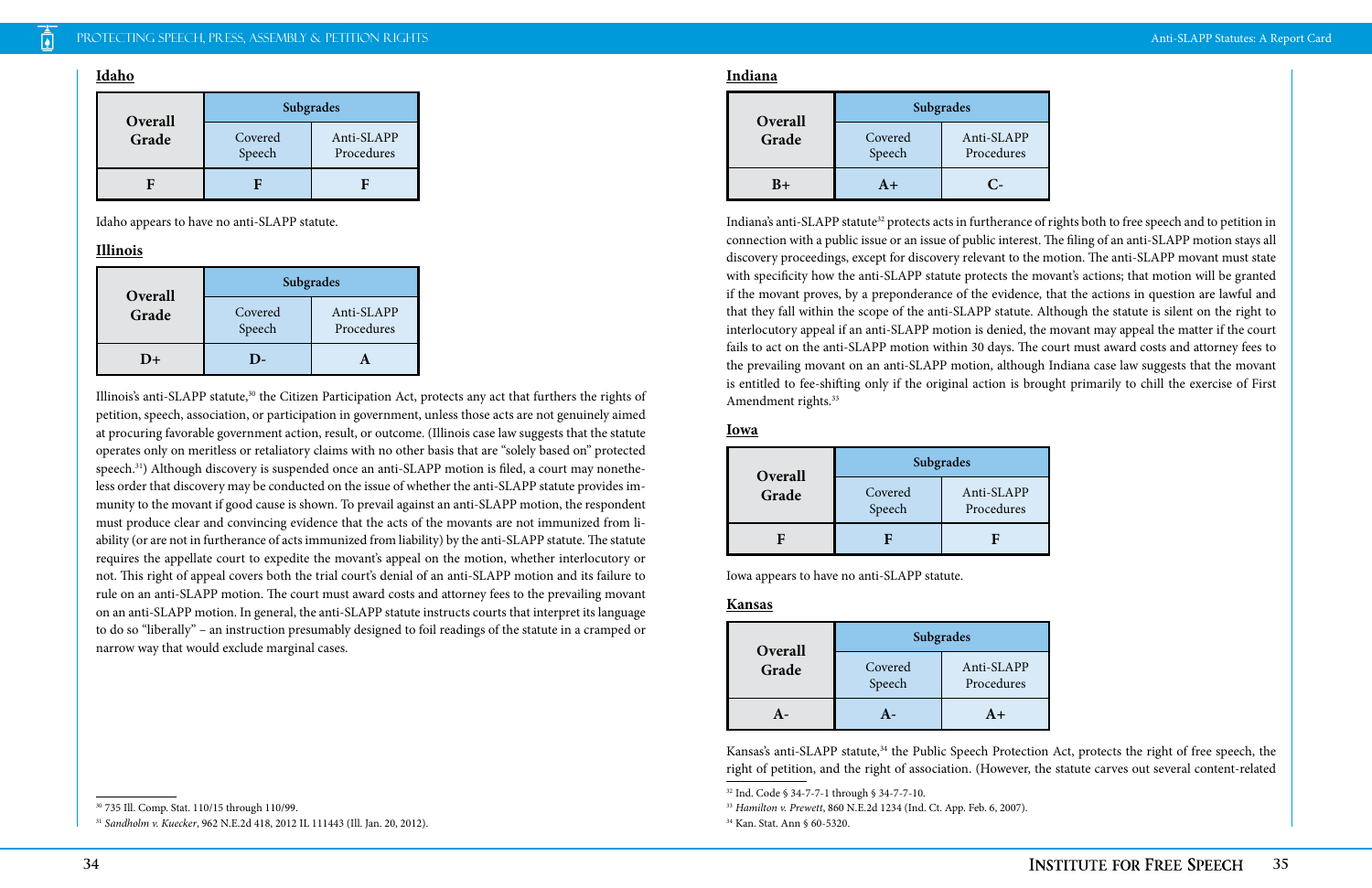exemptions from the broad principles stated above, such as those related to selling or leasing goods and services.) Although discovery, motions, and pending hearings are stayed once an anti-SLAPP motion is filed, a court may nonetheless order specified and limited discovery, motions, and pending hearings to be conducted upon its own motion or if good cause is shown. The anti-SLAPP movant bears the initial burden of making a prima facie case that the actions at issue in the claim are protected by the anti-SLAPP statute; the anti-SLAPP respondent must then establish the likelihood of prevailing on the claim by presenting substantial competent evidence to support a prima facie case that the actions at issue in the claim are not protected by the anti-SLAPP statute. If the court denies an anti-SLAPP motion, the movant has the right to file an interlocutory appeal. If the court fails to rule on the anti-SLAPP motion in an expedited fashion, the movant has the right to petition for a writ of mandamus. A court must award costs and attorney fees to the prevailing movant on an anti-SLAPP motion, as well as additional relief that will deter similar conduct by others. Conversely, if the court finds that the motion is frivolous or solely intended to delay, it must award costs and attorney fees to the respondent that are related to the motion. In general, the anti-SLAPP statute instructs courts that interpret its language to do so "liberally" – an instruction presumably designed to foil readings of the statute in a cramped or narrow way that would exclude marginal cases.

Louisiana's anti-SLAPP statute<sup>35</sup> protects the acts of any person in furtherance of the right of free speech in connection with a public issue. Although discovery is stayed once an anti-SLAPP motion is filed, a court may nonetheless order specified discovery to be conducted if good cause is shown. To prevail against an anti-SLAPP motion, the respondent must establish a probability of success at trial. The statute does not provide for interlocutory appeal of an order granting or denying an anti-SLAPP motion. A court must award costs and attorney fees to the prevailing party on an anti-SLAPP motion.

#### **Kentucky**

Kentucky appears to have no anti-SLAPP statute.

#### **Louisiana**

Maine's anti-SLAPP statute<sup>36</sup> protects "any written or oral statement made before or submitted to a legislative, executive or judicial body, or any other governmental proceeding; any written or oral statement made in connection with an issue under consideration or review by a legislative, executive or judicial body, or any other governmental proceeding; any statement reasonably likely to encourage consideration or review of an issue by a legislative, executive or judicial body, or any other governmental proceeding; any statement reasonably likely to enlist public participation in an effort to effect such consideration; or any other statement falling within constitutional protection of the right to petition government." Although discovery is stayed once an anti-SLAPP motion is filed, a court may nonetheless order specified discovery to be conducted if good cause is shown. To prevail against an anti-SLAPP motion, the respondent must show that the movant's expressive actions were "devoid of any reasonable factual support or any arguable basis in law and that the moving party's acts caused actual injury to the responding party." The statute does not provide for interlocutory appeal of an order granting or denying an anti-SLAPP motion. If the anti-SLAPP motion is granted, the court may award the movant costs and attorney fees.

Maryland's anti-SLAPP statute<sup>37</sup> protects communications with a government body or to the public on any matter within the authority of government or on any issue of public concern. However, this brief and unusually worded statute also limits the scope of speech it covers: it defines a SLAPP suit in part as one that is "[b]rought in bad faith" and "[i]ntended to inhibit or inhibits the exercise of rights under the First Amendment." A defendant facing a SLAPP suit may move to stay all court proceedings until the matter is resolved; notably, this option supplies a considerably weaker tool than many other anti-SLAPP statutes, which provide for mandatory suspension of proceedings. The defendant may also move to dismiss the suit, in which case the court must hold a hearing on the matter as soon as practicable. Unlike many anti-SLAPP statutes, the Maryland statute does not shift the burden of proof on an anti-SLAPP

#### **Maine**

#### **Maryland**

APP  $res$ 

 $APP$ res

|                  | Subgrades         |                          |
|------------------|-------------------|--------------------------|
| Overall<br>Grade | Covered<br>Speech | Anti-SLAPP<br>Procedures |
| H                | н                 | Н                        |

|                  | Subgrades         |                          |
|------------------|-------------------|--------------------------|
| Overall<br>Grade | Covered<br>Speech | Anti-SLAPP<br>Procedures |
|                  |                   |                          |

| Overall |                   | Subgrades           |
|---------|-------------------|---------------------|
| Grade   | Covered<br>Speech | Anti-SL/<br>Procedu |
|         |                   | Ⅰ)⊥                 |

| Overall        |                   | Subgrades           |
|----------------|-------------------|---------------------|
| Grade          | Covered<br>Speech | Anti-SLA<br>Procedu |
| $\blacksquare$ | C-                |                     |

<sup>&</sup>lt;sup>35</sup> La. Code Civ. Proc. Ann. art. 971.

<sup>36</sup> Me. Rev. Stat. Ann. tit. 14, § 556.

<sup>37</sup> Md. Code Ann., Cts. & Jud. Proc. § 5-807.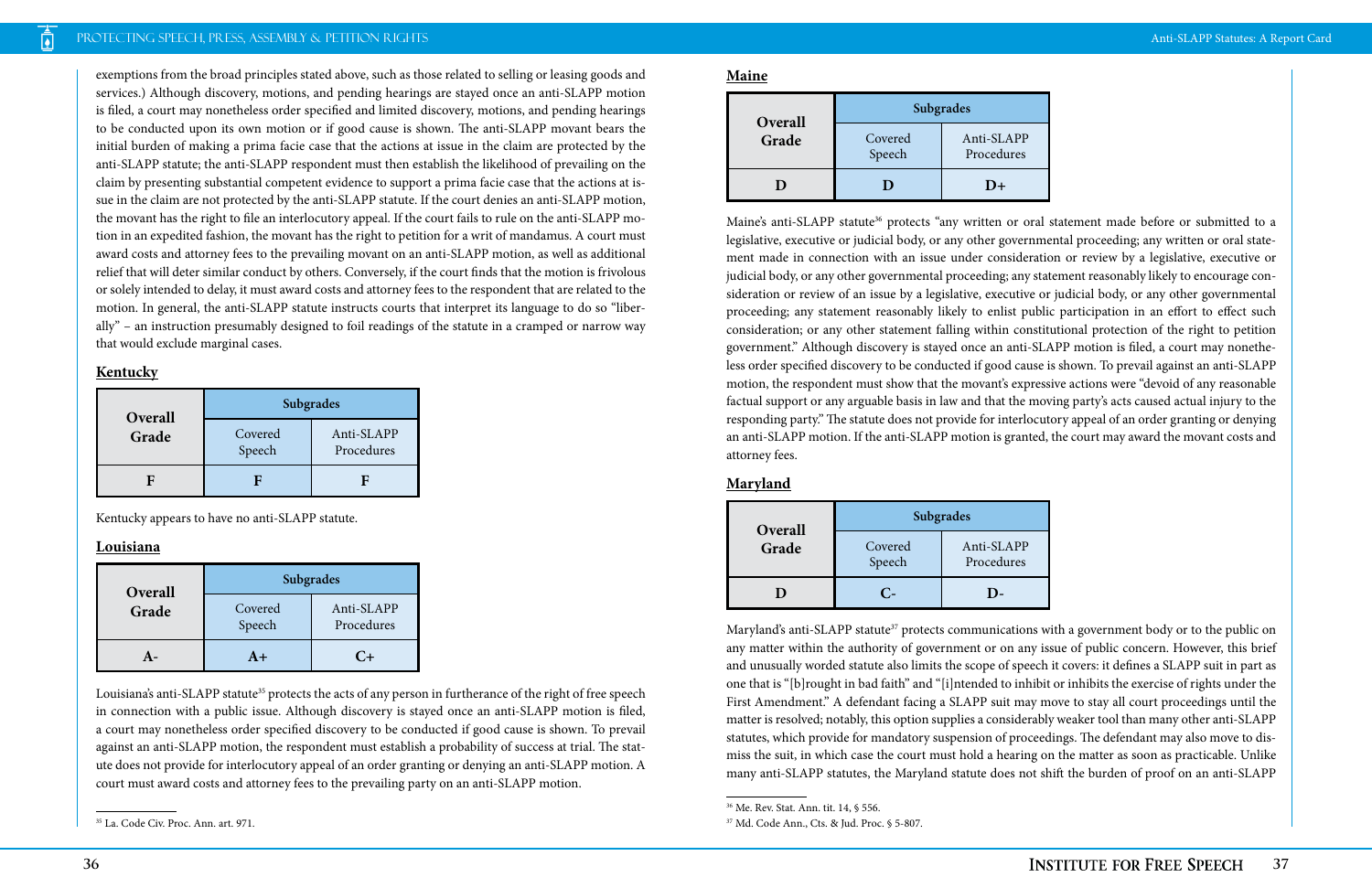motion to the respondent at any point; furthermore, the statute contains no provisions for interlocutory appeal of an anti-SLAPP motion order or for shifting of costs and attorney fees to the prevailing party.

#### **Massachusetts**

Massachusetts's anti-SLAPP statute protects "any written or oral statement made before or submitted to a legislative, executive, or judicial body, or any other governmental proceeding; any written or oral statement made in connection with an issue under consideration or review by a legislative, executive, or judicial body, or any other governmental proceeding; any statement reasonably likely to encourage consideration or review of an issue by a legislative, executive, or judicial body or any other governmental proceeding; any statement reasonably likely to enlist public participation in an effort to effect such consideration; or any other statement falling within constitutional protection of the right to petition government." Massachusetts case law has underscored that the protection of the anti-SLAPP statute does not typically extend to statements that are unrelated to the right of petition;<sup>38</sup> indeed, Massachusetts courts have narrowed the application of the statute by holding that an anti-SLAPP respondent may defeat the motion by showing that its claim was not "brought primarily to chill" the movant's right to petition.39 Although discovery is stayed once an anti-SLAPP motion is filed, a court may nonetheless order specified discovery to be conducted if good cause is shown. To prevail against an anti-SLAPP motion, the respondent must show that (1) the movant's expressive actions were devoid of any reasonable factual support or any arguable basis in law and (2) the moving party's acts caused actual injury to the responding party. The statute contains no provision for interlocutory appeal of an order on an anti-SLAPP motion. A court must award costs and attorney fees to the prevailing movant on an anti-SLAPP motion.

Missouri's anti-SLAPP statute<sup>41</sup> protects conduct or speech undertaken or made in connection with a public hearing or public meeting, in a quasi-judicial proceeding or any other meeting of a decision-

#### **Michigan**

Michigan appears to have no anti-SLAPP statute.

#### **Minnesota**

*Minnesota's anti-SLAPP statute was found unconstitutional; the Supreme Court of Minnesota found that the statute deprived litigants of their right to a jury trial.*<sup>40</sup>

#### **Mississippi**

Mississippi appears to have no anti-SLAPP statute.

#### **Missouri**

| APP<br>res |
|------------|
|            |

|                  | Subgrades         |                          |
|------------------|-------------------|--------------------------|
| Overall<br>Grade | Covered<br>Speech | Anti-SLAPP<br>Procedures |
| $1) +$           |                   | a se                     |

| Overall | Subgrades         |                          |
|---------|-------------------|--------------------------|
| Grade   | Covered<br>Speech | Anti-SLAPP<br>Procedures |
|         |                   |                          |

| Overall<br>Grade | Subgrades         |                     |
|------------------|-------------------|---------------------|
|                  | Covered<br>Speech | Anti-SLA<br>Procedu |
|                  |                   |                     |



| <b>APP</b><br>res |  |
|-------------------|--|
|                   |  |
|                   |  |

| APP<br><b>res</b> |  |
|-------------------|--|
|                   |  |

| Overall<br>Grade | Subgrades         |                          |
|------------------|-------------------|--------------------------|
|                  | Covered<br>Speech | Anti-SLAPP<br>Procedures |
|                  |                   | R                        |

| Overall<br>Grade | Subgrades         |                          |
|------------------|-------------------|--------------------------|
|                  | Covered<br>Speech | Anti-SLAPP<br>Procedures |
|                  |                   | O                        |

<sup>&</sup>lt;sup>38</sup> The state's anti-SLAPP statute was held not to apply in a defamation case against a journalist, because the journalistic articles at issue "did not contain statements seeking to redress a grievance or to petition for relief of her own." *Fustolo v. Hollander*, 455 Mass. 861, 920 N.E.2d 837 (Mass. Feb. 1, 2010). *See also Islamic Soc'y of Boston v. Boston Herald, Inc.*, in which statements opposing the construction of a mosque were held not to be "petitioning activity," and therefore outside the bounds of the antiSLAPP statute, because the statements were directed at media entities and not at a government body. 21 Mass. L. Rep. 441 (Mass. Super. Ct. July 20, 2006).

<sup>39</sup> *Blanchard v. Steward Carney Hosp.*, 477 Mass. 141, 75 N.E.3d 21 (Mass. May 23, 2017); *see also Cadle Co. v. Schlichtmann*, 448 Mass. 242, 859 N.E.2d 858 (Mass. Jan. 17, 2007), in which the court refused to allow anti-SLAPP application in a case involving online comments, which were found to be motivated by a commercial goal of attracting new clients.

<sup>40</sup> *Leiendecker v. Asian Women United of Minnesota*, 895 N.W.2d 623, 635-37 (Minn. 2017). <sup>41</sup> Mo. Rev. Stat. § 537.528.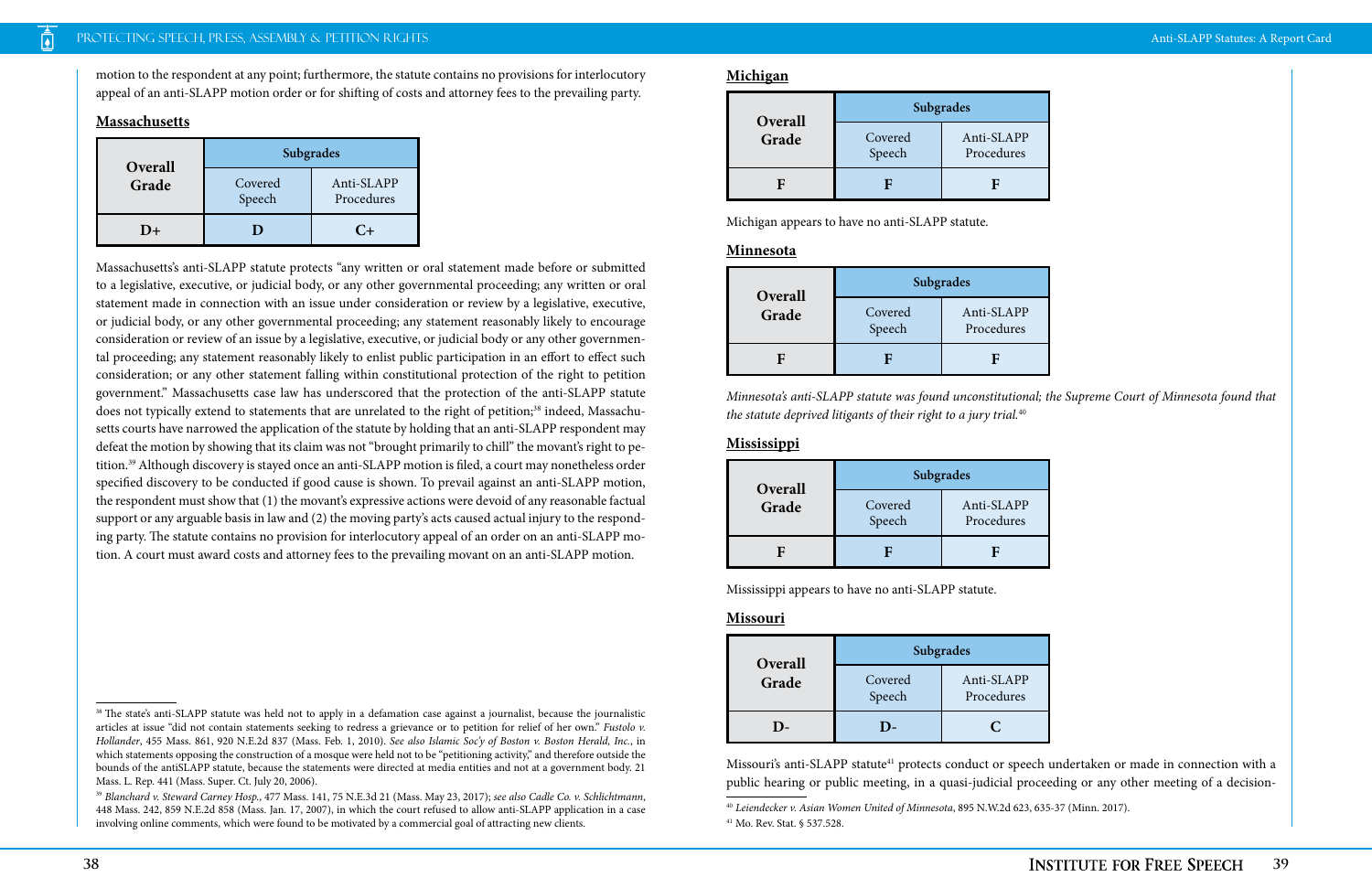making government body of the state, or any political subdivision of the state. Missouri case law suggests that an anti-SLAPP motion will fail unless it is shown that the original action was retaliatory.<sup>42</sup> Discovery is suspended when an anti-SLAPP motion is filed. Unlike many anti-SLAPP statutes, the Missouri statute does not shift the burden of proof on an anti-SLAPP motion to the respondent at any point before the court must decide whether to grant or deny the motion. Any party has the right to an expedited appeal of an order based on an anti-SLAPP motion, as well as the right to appeal a court's failure to rule on the motion on an expedited basis; however, Missouri case law appears to prevent interlocutory appeal of the denial of an anti-SLAPP motion.<sup>43</sup> The court must award costs and attorney fees related to the action to the prevailing movant on an anti-SLAPP motion. Conversely, if the court finds the motion to be frivolous or solely intended to cause unnecessary delay, then it must award costs and attorney fees related to the motion to the prevailing respondent.

Nebraska's anti-SLAPP statute<sup>44</sup> is relatively narrow in scope: it may only be used by a "public applicant or permittee" (that is, someone who has applied for or received a zoning change, license, or other government entitlement) or someone who is materially connected to the entitlement. The statute does not provide for the stay of discovery in the event of an anti-SLAPP filing, although the court must expedite or grant preference in the hearing of the relevant motion. To prevail against an anti-SLAPP motion, the respondent must show that the action has a substantial basis in law or is supported by a substantial argument for an extension, modification, or reversal of existing law. The statute contains no provision for interlocutory appeal of an order on an anti-SLAPP motion. A court may award costs and attorney fees to the prevailing movant on an anti-SLAPP motion if the movant demonstrates that the action was commenced or continued without a substantial basis in fact and law and could not be supported by a

#### **Montana**

Montana appears to have no anti-SLAPP statute.

#### **Nebraska**

Nevada's anti-SLAPP statute<sup>45</sup> protects any statement that is truthful or that is made without knowledge of its falsehood that is "(1) Communication that is aimed at procuring any governmental or electoral action, result or outcome; (2) Communication of information or a complaint to a Legislator, officer or employee of the Federal Government, [Nevada] or a political subdivision of [Nevada], regarding a matter reasonably of concern to the respective governmental entity; (3) Written or oral statement made in direct connection with an issue under consideration by a legislative, executive or judicial body, or any other official proceeding authorized by law; or (4) Communication made in direct connection with an issue of public interest in a place open to the public or in a public forum." Although discovery is stayed once an anti-SLAPP motion is filed, a court may nonetheless order limited discovery to be conducted upon a showing that information relevant to issues raised by the motion is in the possession of another party or a third party and is not reasonably available without discovery. To prevail on an anti-SLAPP motion after the movant has established that the communication at issue is covered by the anti-SLAPP statute, the respondent must demonstrate with prima facie evidence a probability of prevailing on the claim. The statute provides for interlocutory appeal of an order denying an anti-SLAPP motion. The court must award costs and attorney fees related to the action to the prevailing movant on an anti-SLAPP motion. Conversely, if the court finds the motion to be frivolous or vexatious, then it must award costs and attorney fees related to the motion to the prevailing respondent.

substantial argument for the extension, modification, or reversal of existing law. A court may award costs and attorney fees to the respondent only if it is established by clear and convincing evidence that any communication that is material to the cause of action and which gave rise to it was made with knowledge of its falsity or with reckless disregard of whether it was false.

#### **Nevada**

#### **New Hampshire**

New Hampshire appears to have no anti-SLAPP statute.

 $PP$ res

APP res

| Overall<br>Grade | Subgrades         |                          |
|------------------|-------------------|--------------------------|
|                  | Covered<br>Speech | Anti-SLAPP<br>Procedures |
| F                |                   |                          |

|                  |                   | Subgrades                |
|------------------|-------------------|--------------------------|
| Overall<br>Grade | Covered<br>Speech | Anti-SLAPP<br>Procedures |
|                  |                   |                          |

| Overall<br>Grade | Subgrades         |                      |
|------------------|-------------------|----------------------|
|                  | Covered<br>Speech | Anti-SLA<br>Procedu: |
|                  | $A +$             |                      |

| Overall<br>Grade | Subgrades         |                     |
|------------------|-------------------|---------------------|
|                  | Covered<br>Speech | Anti-SL/<br>Procedu |
|                  |                   |                     |

<sup>42</sup> *Moschenross v. St. Louis County*, 188 S.W.3d 13 (Mo. Ct. App. Jan. 17, 2006).

<sup>43</sup> *Cedar Green Land Acquisition, L.L.C. v. Baker*, 212 S.W.3d 225 (Mo. Ct. App. Jan. 30, 2007).

<sup>44</sup> Neb. Rev. Stat. § 25-21,243 through § 25-21,246.

<sup>45</sup> Nev. Rev. Stat. § 41.635 through 41.670.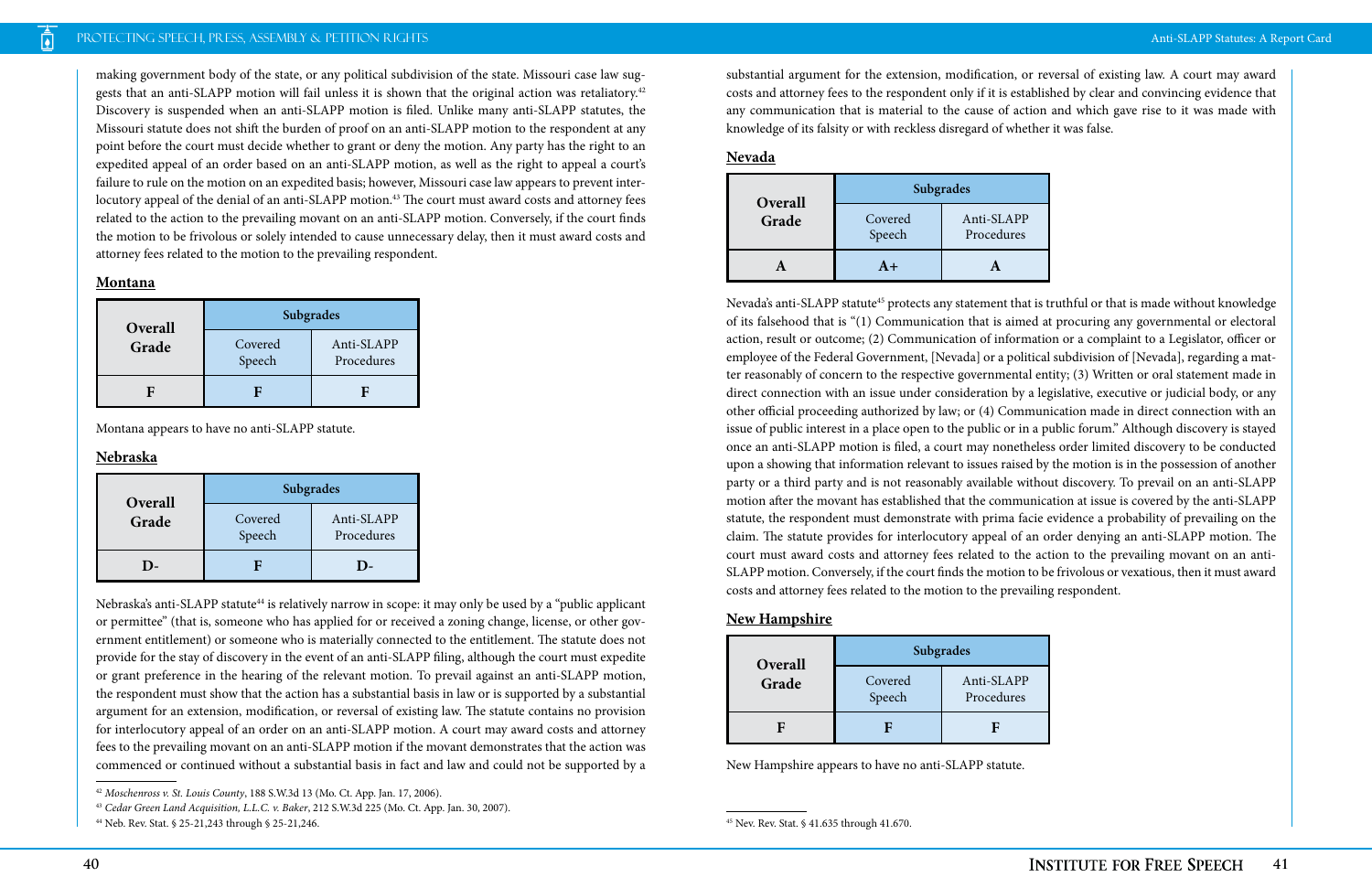#### **New Jersey**

New Jersey appears to have no anti-SLAPP statute.

#### **New Mexico**

New Mexico's anti-SLAPP statute<sup>46</sup> protects statements made in connection with a meeting established and held by a government entity. The statute does not provide for the stay of discovery in the event of an anti-SLAPP filing, although the court must consider the motion "on a priority or expedited basis." Unlike many anti-SLAPP statutes, the New Mexico statute does not shift the burden of proof on an anti-SLAPP motion to the respondent at any point before the court must decide whether to grant or deny the motion. Any party has the right to an expedited interlocutory appeal on an anti-SLAPP motion when it is granted or denied, as well as the right to appeal a court's failure to rule on the motion on an expedited basis. The court must award costs and attorney fees related to the action to the prevailing movant on an anti-SLAPP motion; conversely, if the court finds the motion to be frivolous or solely intended to cause unnecessary delay, then it must award costs and attorney fees related to the motion to the prevailing respondent.

New York State's anti-SLAPP statute<sup>47</sup> protects any communication in a place open to the public or a public forum in connection with an issue of public interest. It also protects lawful conduct that furthers

#### **New York**

either the exercise of free speech in connection with an issue of public interest or the exercise of the right of petition. The scope of the statute was broadened in late 2020, making a significant portion of case law that had interpreted its previous iteration largely irrelevant. Although discovery, pending hearings, and motions are stayed once an anti-SLAPP motion is filed, a court may nonetheless order limited discovery to be conducted if the respondent shows that the stay prevents the presentation of essential facts. In order to prevail against an anti-SLAPP motion, the respondent must show either that the action has a substantial basis in fact and law or that it is supported by a substantial argument for an extension, modification, or reversal of existing law. The statute does not provide for the interlocutory appeal of a decision on an anti-SLAPP motion. The court must award costs and attorney fees to the prevailing party if it finds that the action commenced or continued without a substantial basis in fact and law and could not be supported by a substantial argument for the extension, modification, or reversal of existing law; other compensatory and punitive damages are allowed if the court finds additional aggravating circumstances.

#### **North Carolina**

North Carolina appears to have no anti-SLAPP statute.

#### **North Dakota**

North Dakota appears to have no anti-SLAPP statute.

#### **Ohio**

Ohio appears to have no anti-SLAPP statute.

| APP<br>ires |
|-------------|
|             |

| Overall | Subgrades         |                          |
|---------|-------------------|--------------------------|
| Grade   | Covered<br>Speech | Anti-SLAPP<br>Procedures |
|         |                   |                          |

| Overall | Subgrades         |                          |
|---------|-------------------|--------------------------|
| Grade   | Covered<br>Speech | Anti-SLAPP<br>Procedures |
|         |                   |                          |

| Overall | Subgrades         |                          |
|---------|-------------------|--------------------------|
| Grade   | Covered<br>Speech | Anti-SLAPP<br>Procedures |
|         | $A +$             |                          |

| Overall |                   | Subgrades                |
|---------|-------------------|--------------------------|
| Grade   | Covered<br>Speech | Anti-SLAPP<br>Procedures |
| H       | H                 | н                        |

| Overall<br>Grade |                   | Subgrades           |
|------------------|-------------------|---------------------|
|                  | Covered<br>Speech | Anti-SLA<br>Procedu |
|                  |                   |                     |



|                  | Subgrades         |                      |
|------------------|-------------------|----------------------|
| Overall<br>Grade | Covered<br>Speech | Anti-SLA<br>Procedu: |
| H                | н                 |                      |



<sup>46</sup> N.M. Stat. § 38-2-9.1 through § 38-2-9.2.

<sup>47</sup> N.Y. Civ. Rights Law § 70-a and § 76-a; *see also* NY CPLR Rule 3211.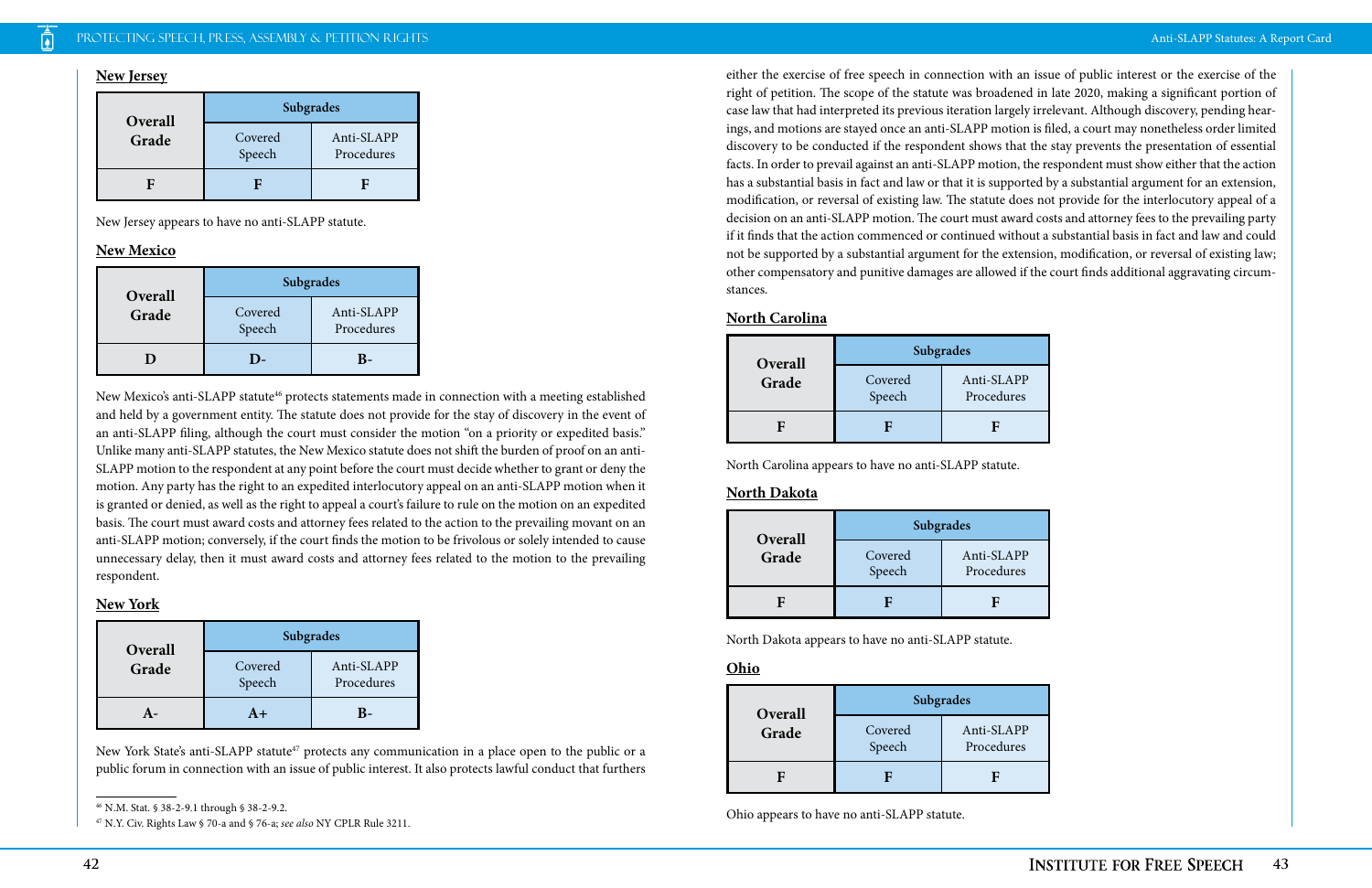#### **Oklahoma**

Oregon's anti-SLAPP statute<sup>50</sup> protects "(1) Any oral statement made, or written statement or other document submitted, in a legislative, executive or judicial proceeding or other proceeding authorized by law; (2) Any oral statement made, or written statement or other document submitted, in connection with an issue under consideration or review by a legislative, executive or judicial body or other proceeding authorized by law; (3) Any oral statement made, or written statement or other document presented, in a place open to the public or a public forum in connection with an issue of public interest; or (4) Any

#### **Oregon**

Pennsylvania's anti-SLAPP statute<sup>51</sup> is relatively narrow; it is limited to the protection of certain statements and conduct that pertain to environmental law or environmental regulation, so long as those statements are neither false, malicious, nor constitute an interference with contracts or an abuse of process. Discovery is stayed only when the movant makes an interlocutory appeal from the denial of an anti-SLAPP motion. Unlike many anti-SLAPP statutes, the Pennsylvania statute does not shift the burden of proof on an anti-SLAPP motion to the respondent at any point before the court must decide whether to grant or deny the motion. The statute provides for the right of an interlocutory appeal of a decision on an anti-SLAPP motion by the movant. The statute requires the award of costs and attorney fees to a party who successfully defends against an action falling under the state's anti-SLAPP statute.

other conduct in furtherance of the exercise of the constitutional right of petition or the constitutional right of free speech in connection with a public issue or an issue of public interest." Although discovery is stayed once an anti-SLAPP motion is filed, a court may nonetheless order specified discovery to be conducted if good cause is shown. After an anti-SLAPP motion is filed, the movant must make a prima facie showing that the claim arises from conduct encompassed by the anti-SLAPP statute; if the movant is successful, then the burden shifts to the respondent to establish the probability of prevailing through the presentation of substantial evidence to support a prima facie case. The statute does not provide for the interlocutory appeal of a decision on an anti-SLAPP motion. The court must award costs and attorney fees to the anti-SLAPP movant if it orders dismissal of an action; alternatively, if it finds that the anti-SLAPP motion is frivolous or solely intended to cause unnecessary delay, it must award costs and attorney fees to the respondent. In general, the anti-SLAPP statute instructs courts that interpret its language to do so "liberally" – an instruction presumably designed to foil readings of the statute in a cramped or narrow way that would exclude marginal cases.

#### **Pennsylvania**

#### **Rhode Island**

| Overall<br>Grade | Subgrades         |                          |
|------------------|-------------------|--------------------------|
|                  | Covered<br>Speech | Anti-SLAPP<br>Procedures |
|                  | $A +$             |                          |

Oklahoma's anti-SLAPP statute,<sup>48</sup> the Oklahoma Citizens Participation Act, protects the exercise of the right of free speech, right to petition, and right to association; the statute defines those terms broadly and extensively. Although discovery is suspended once an anti-SLAPP motion is filed, a court may nonetheless allow specified and limited discovery relevant to the motion to dismiss, if good cause is shown. In order to prevail against an anti-SLAPP motion, the respondent must show by clear and specific evidence a prima facie case for each essential element of the claim. The statute requires an appellate court to "expedite an appeal or other writ, whether interlocutory or not" from a court order on an anti-SLAPP motion or from the court's failure to rule on that motion. The court "shall award to the moving party… reasonable attorney fees and other expenses incurred in defending against the legal action as justice and equity may require." Oklahoma courts have interpreted that portion of the statute to mean that an award of attorney fees to a prevailing defendant is mandatory. The phrase "as justice and equity may require" applies only to "other expenses incurred in defending against the legal action" and not the award of fees.<sup>49</sup> The statute also says that if the anti-SLAPP motion is frivolous or solely intended to delay, the court may award costs and attorney fees to the respondent. The statute also allows for "[s]anctions against the party who brought the legal action as the court determines sufficient to deter the party who brought the legal action from bringing similar actions."

| Overall | Subgrades         |                          |
|---------|-------------------|--------------------------|
| Grade   | Covered<br>Speech | Anti-SLAPP<br>Procedures |
|         | $A +$             | ĸ.                       |

| Overall | Subgrades         |                          |
|---------|-------------------|--------------------------|
| Grade   | Covered<br>Speech | Anti-SLAPP<br>Procedures |
|         | E                 | R-                       |

| Overall<br>Grade |                   | Subgrades           |
|------------------|-------------------|---------------------|
|                  | Covered<br>Speech | Anti-SLA<br>Procedu |
| R                |                   |                     |

Rhode Island's anti-SLAPP statute<sup>52</sup> gives "conditional immunity" to the exercise of the right of peti-



<sup>48</sup> Okla. Stat. tit. 12, § 1430 through § 1440.

<sup>49</sup> *Thacker v. Walton*, 2021 OK CIV APP 5, ¶ 3, 491 P.3d 756.

<sup>50</sup> Or. Rev. Stat. § 31.150 through § 31.155.

<sup>51</sup> 27 Pa. Consol. Stat. §§ 7707 and 8301 through § 8305.

<sup>52</sup> R.I. Gen. Laws § 9-33-1 through § 9-33-4.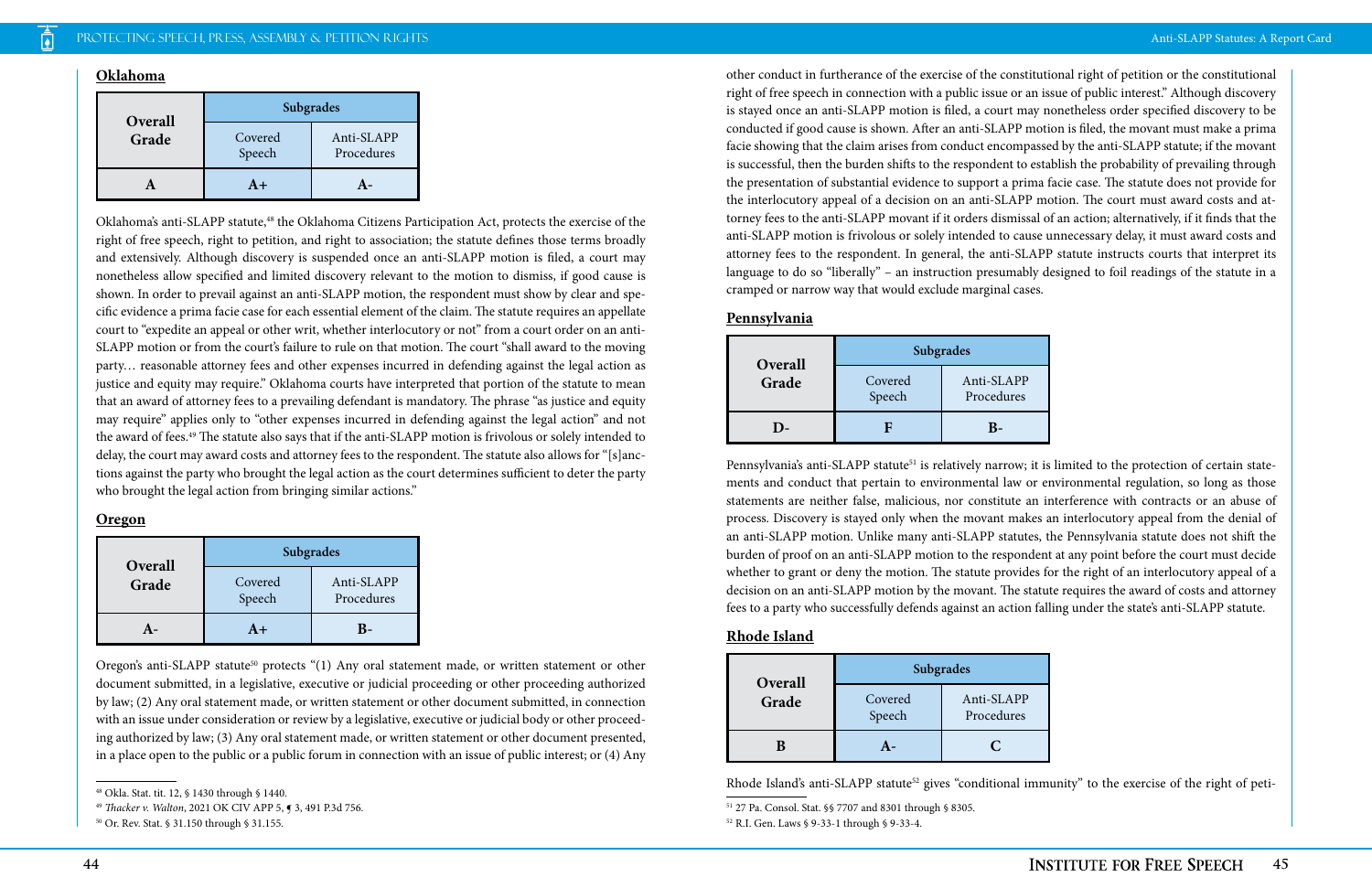tion or free speech, meaning "any written or oral statement made before or submitted to a legislative, executive, or judicial body, or any other governmental proceeding; any written or oral statement made in connection with an issue under consideration or review by a legislative, executive, or judicial body, or any other governmental proceeding; or any written or oral statement made in connection with an issue of public concern." However, the statute also contains a notable gap in its scope: a communication that is found to be a "sham" does not qualify for statutory protection.<sup>53</sup> Although discovery is stayed once an anti-SLAPP motion is filed, a court may nonetheless order specified discovery to be conducted if good cause is shown. Unlike many anti-SLAPP statutes, the Rhode Island statute does not shift the burden of proof on an anti-SLAPP motion to the respondent at any point before the court must decide whether to grant or deny the motion. The statute does not provide for the interlocutory appeal of a decision on an anti-SLAPP motion. The court must award costs and attorney fees to the prevailing anti-SLAPP movant; it must also award costs and fees if that movant ultimately prevails at trial.

## **South Carolina**

South Carolina appears to have no anti-SLAPP statute.

## **South Dakota**

South Dakota appears to have no anti-SLAPP statute.

#### **Tennessee**

Texas's anti-SLAPP statute<sup>55</sup> protects the exercise of the right of free speech, right to petition, and the right to association, as well as the exercise of various kinds of communication generally; the statute defines those terms broadly and extensively. However, the statute also carves out several content-related exemptions from the broad principles stated above, such as those related to selling or leasing goods and services. Although discovery is suspended once an anti-SLAPP motion is filed, a court may nonetheless order specified discovery to be conducted if good cause is shown. In order to prevail against an anti-SLAPP motion, the respondent must show by clear and specific evidence a prima facie case for each essential element of the claim. The anti-SLAPP statute provides for an interlocutory appeal of an order on an anti-SLAPP motion; if a court does not rule on the motion by a specified deadline, the statute treats this inaction as a denial of the motion, which itself triggers the right to an interlocutory appeal. A court must award costs and attorney fees to the prevailing movant on an anti-SLAPP motion; conversely, if the court finds that the motion is frivolous or solely intended to delay, it may award costs and attorney fees to the respondent. In general, the statute instructs courts that its language "shall be construed liberally to effectuate its purpose and intent."

#### **Texas**

 $P<sub>P</sub>$ res

| Overall | Subgrades         |                          |
|---------|-------------------|--------------------------|
| Grade   | Covered<br>Speech | Anti-SLAPP<br>Procedures |
| Н       | H                 |                          |

| Overall | Subgrades         |                          |
|---------|-------------------|--------------------------|
| Grade   | Covered<br>Speech | Anti-SLAPP<br>Procedures |
|         |                   |                          |

| Overall<br>Grade | Subgrades         |                          |
|------------------|-------------------|--------------------------|
|                  | Covered<br>Speech | Anti-SLAPP<br>Procedures |
|                  | $A +$             |                          |

| Overall<br>Grade | Subgrades         |                     |
|------------------|-------------------|---------------------|
|                  | Covered<br>Speech | Anti-SLA<br>Procedu |
|                  |                   |                     |

Tennessee's anti-SLAPP statute<sup>54</sup> protects the exercise of the right of free speech in connection with a matter of public concern, the right to petition government, and the right to join together to take action on a matter of public concern. Although discovery is suspended once an anti-SLAPP motion is filed, a court may nonetheless order specified and limited discovery that is relevant to the motion to be conducted if good cause is shown. In order to prevail against an anti-SLAPP motion, the respondent must establish a prima facie case for each essential element of the claim. The anti-SLAPP statute provides for an interlocutory appeal if the court dismisses or refuses to dismiss an anti-SLAPP motion. A court must award costs and attorney fees to the prevailing movant on an anti-SLAPP motion; conversely, if the court finds that the motion is frivolous or solely intended to delay, it may award costs and attorney fees to the respondent.

<sup>53</sup> R.I. Gen. Laws § 9-33-2. To be a "sham," the communication in question must satisfy a detailed set of criteria so that it is both "objectively baseless" and "subjectively baseless."

<sup>54</sup> Tenn. Code. Ann. § 20-17-101 through § 20-17-110; *see also* § 4-21- 1001 through § 4-21-1004.

<sup>55</sup> Tex. Civ. Prac. & Rem. Code § 27.001 through § 27.011.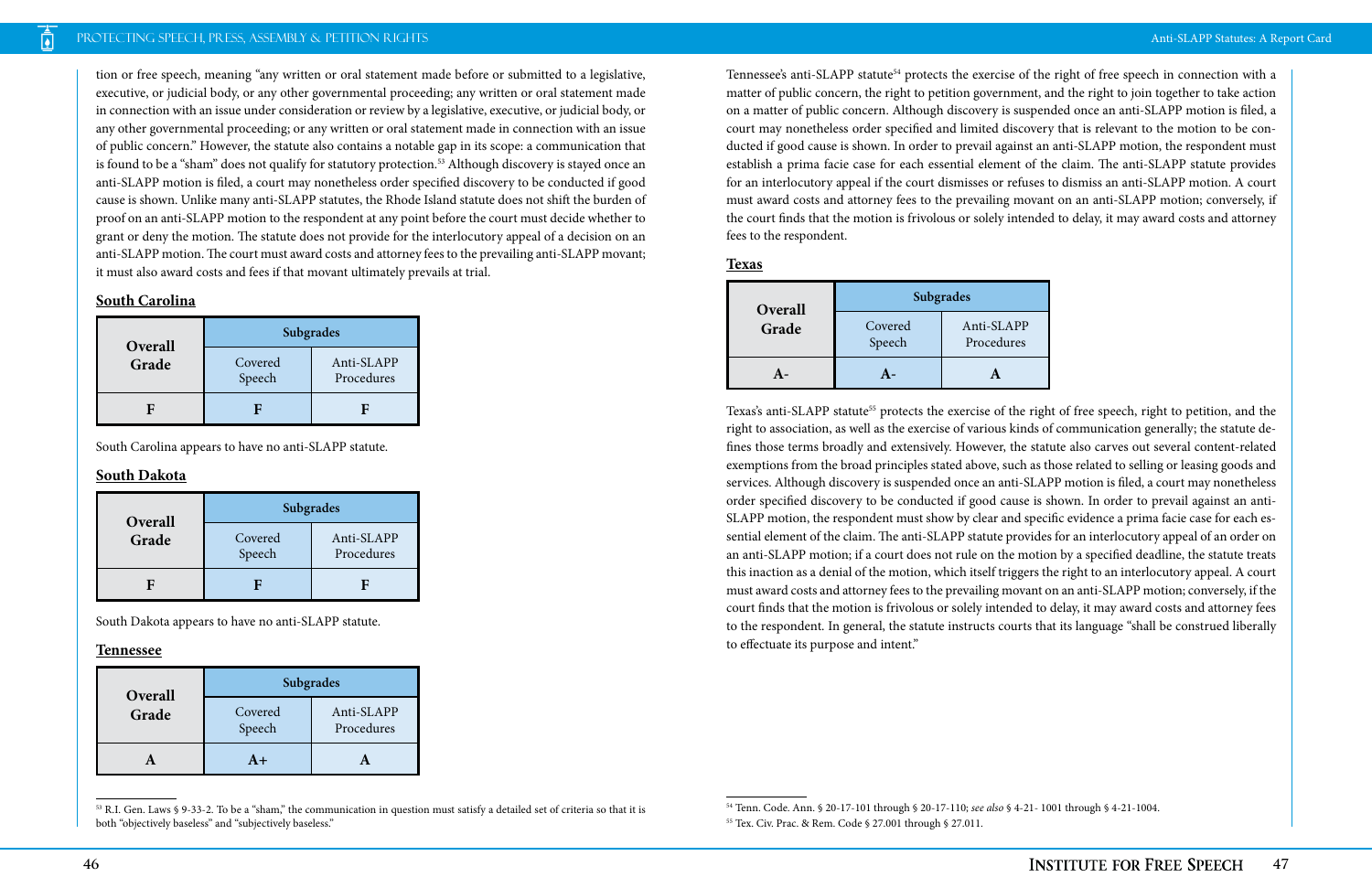Utah's anti-SLAPP statute<sup>56</sup> protects a defendant against an action that "is primarily based on, relates to, or is in response to an act of the defendant while participating in the process of government and is done primarily to harass the defendant." Utah case law suggests that its anti-SLAPP statute does not apply to political speech that seeks to influence voters in a future election.<sup>57</sup> Although discovery is stayed once an anti-SLAPP motion is filed, a court may nonetheless order otherwise. Unlike many anti-SLAPP statutes, the Utah statute forces the movant to bear a relatively heavy burden in order to prevail: the movant must show by clear and convincing evidence that the primary reason for the filing of the complaint was to interfere with First Amendment rights of the defendant. If the court denies the anti-SLAPP motion, the movant has the right to file an interlocutory appeal; if the court fails to rule on the anti-SLAPP motion in an expedited fashion, the movant also has the right to an interlocutory appeal. The statute allows the movant to maintain an action for costs and attorney fees if it is demonstrated that the action was commenced or continued without a substantial basis in fact and law and could not be supported by a substantial argument for the extension, modification, or reversal of existing law.

Vermont's anti-SLAPP statute<sup>58</sup> protects the exercise, "in connection with a public issue, of the right to freedom of speech or to petition the government;" the scope and boundaries of these rights are defined extensively. Although discovery is stayed once an anti-SLAPP motion is filed, a court may nonetheless order limited discovery to be conducted if good cause is shown. In order to prevail against an anti-SLAPP motion, the respondent must show that the movant's communications were devoid of any reasonable factual support and any arguable basis in law and that the movant's acts caused actual injury to the responding party. If the court grants or denies the anti-SLAPP motion, the statute provides for a right to file an interlocutory appeal. A court must award costs and attorney fees to the prevailing movant on an anti-SLAPP motion; conversely, if the court finds that the motion is frivolous or intended solely to

#### **Vermont**

Virginia's anti-SLAPP statute<sup>59</sup> protects "statements (i) regarding matters of public concern that would be protected under the First Amendment to the United States Constitution made by that person that are communicated to a third party or (ii) made at a public hearing before the governing body of any locality or other political subdivision, or the boards, commissions, agencies and authorities thereof, and other governing bodies of any local governmental entity concerning matters properly before such body." The footprint of this anti-SLAPP statute is relatively sparse when compared to those of other jurisdictions: it provides for no impact on discovery proceedings, it creates no burden that the respondent must meet when faced with an anti-SLAPP claim, and it contains no provisions for interlocutory appeal of an order on an anti-SLAPP motion. In the event a court provides relief under the statute, the court may award costs and attorney fees to the prevailing party.

cause unnecessary delay, it must award costs and attorney fees to the respondent.

#### **Virginia**

#### **Washington**

"(a) communication in a legislative, executive, judicial, administrative, or other governmental proceeding; (b) Communication on an issue under consideration or review in a legislative, executive, judicial, administrative, or other governmental proceeding; [and] (c) Exercise of the right of freedom of speech or of the press, the right to assemble or petition, or the right of association, guaranteed by the United States Constitution or Washington state Constitution, on a matter of public concern." As a general matter, either the filing of an anti-SLAPP motion or a notice that such a motion will be filed stays almost all proceedings between the movant and the respondent, including discovery and most pending motions and hearings; however, in some limited circumstances, a court may nonetheless allow discovery. The anti-SLAPP motion will prevail if the respondent fails to establish a prima facie case for each essential element of the claim. If the court denies the anti-SLAPP motion, the movant has the right to file an

| Overall<br>Grade | Subgrades         |                          |
|------------------|-------------------|--------------------------|
|                  | Covered<br>Speech | Anti-SLAPP<br>Procedures |
|                  |                   | r –                      |

|                  |                   | Subgrades                |
|------------------|-------------------|--------------------------|
| Overall<br>Grade | Covered<br>Speech | Anti-SLAPP<br>Procedures |
|                  | $A +$             |                          |

| Overall<br>Grade | Subgrades         |                     |
|------------------|-------------------|---------------------|
|                  | Covered<br>Speech | Anti-SLA<br>Procedu |
| € ∟              | $A +$             |                     |



| Overall<br>Grade |                   | <b>Subgrades</b>    |
|------------------|-------------------|---------------------|
|                  | Covered<br>Speech | Anti-SLA<br>Procedu |
|                  |                   |                     |

Washington State's anti-SLAPP statute<sup>60</sup> protects (with some specified exceptions)



<sup>56</sup> Utah Code § 78B-6-1401 through § 78B-6-1405.

<sup>57</sup> *Jacob v. Bezzant*, 2009 UT 37, 212 P.3d 535 (Utah June 16, 2009).

<sup>58</sup> Vt. Stat. Ann. tit. 12 § 1041.

<sup>59</sup> Va. Code Ann. § 8.01-223.2.

<sup>60</sup> Substitute Senate Bill 5009, 2021 Reg. Session. Enacted: May 12, 2021. Effective Date: July 25, 2021.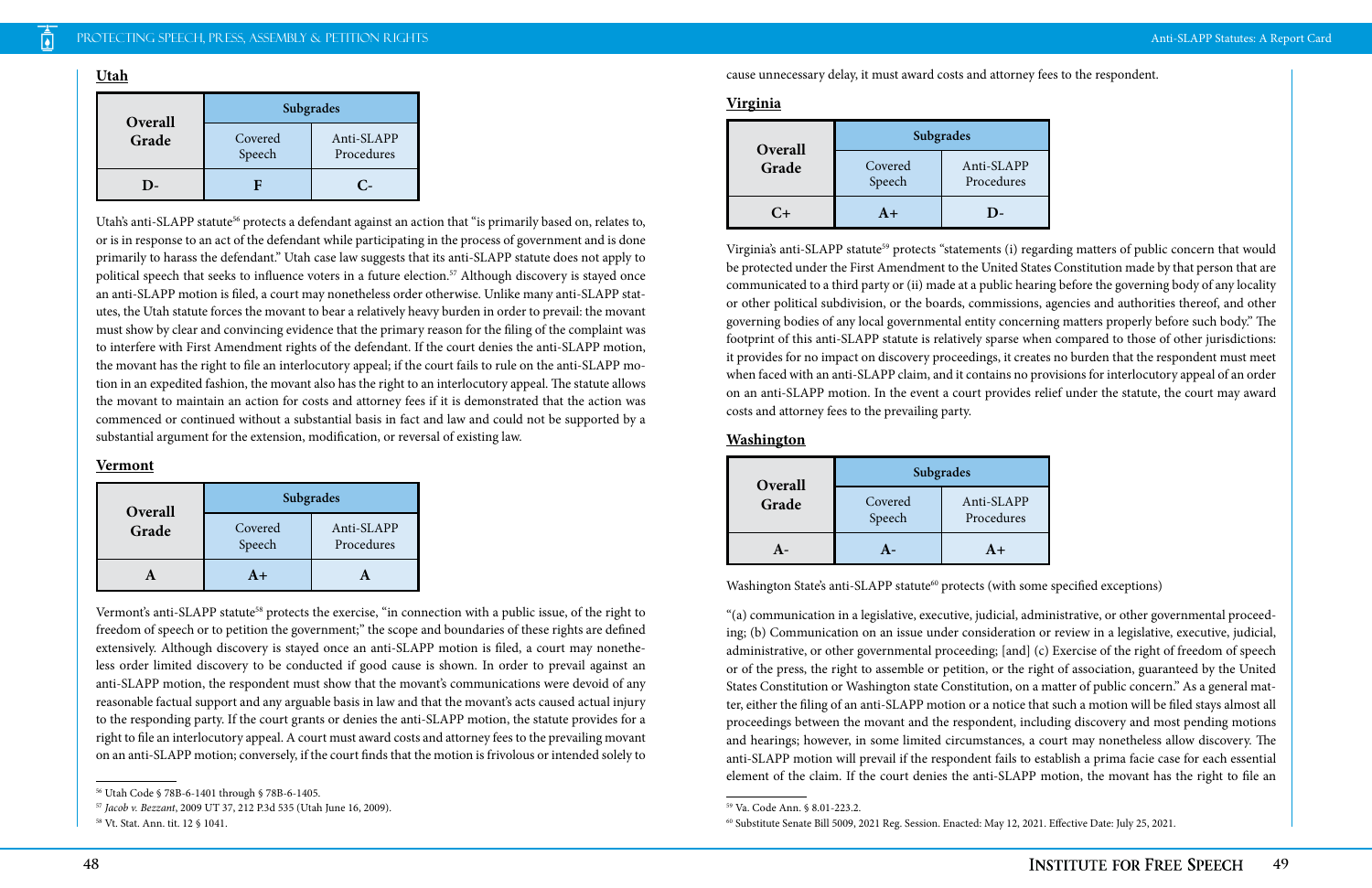interlocutory appeal. A court must award costs and attorney fees to the prevailing movant on an anti-SLAPP motion; conversely, if the respondent prevails on the motion, the court must award costs and attorney fees to the respondent, but only if the court finds that the anti-SLAPP motion was dilatory or not substantially justified. In general, the anti-SLAPP statute instructs courts that interpret its language to do so "broadly" – an instruction presumably designed to foil readings of the statute in a cramped or narrow way that would exclude marginal cases. Notably, this description summarizes the *current* version of the state's anti-SLAPP statute; the *previous* version of the state's anti-SLAPP statute was determined by the Supreme Court of Washington to be unconstitutional in 2015.<sup>61</sup>

### **West Virginia**

West Virginia appears to have no anti-SLAPP statute.

#### **Wisconsin**

Wisconsin appears to have no anti-SLAPP statute.

#### **Wyoming**

Wyoming appears to have no anti-SLAPP statute.

| Overall<br>Grade |                   | Subgrades                |
|------------------|-------------------|--------------------------|
|                  | Covered<br>Speech | Anti-SLAPP<br>Procedures |
| H                |                   | н                        |

|                  |                   | Subgrades                |
|------------------|-------------------|--------------------------|
| Overall<br>Grade | Covered<br>Speech | Anti-SLAPP<br>Procedures |
|                  |                   |                          |

| Overall<br>Grade |                   | Subgrades                |
|------------------|-------------------|--------------------------|
|                  | Covered<br>Speech | Anti-SLAPP<br>Procedures |
| H                |                   | H                        |

<sup>61</sup> *Davis v. Cox*, 351 P.3d 862, 875. (Wash. 2015).